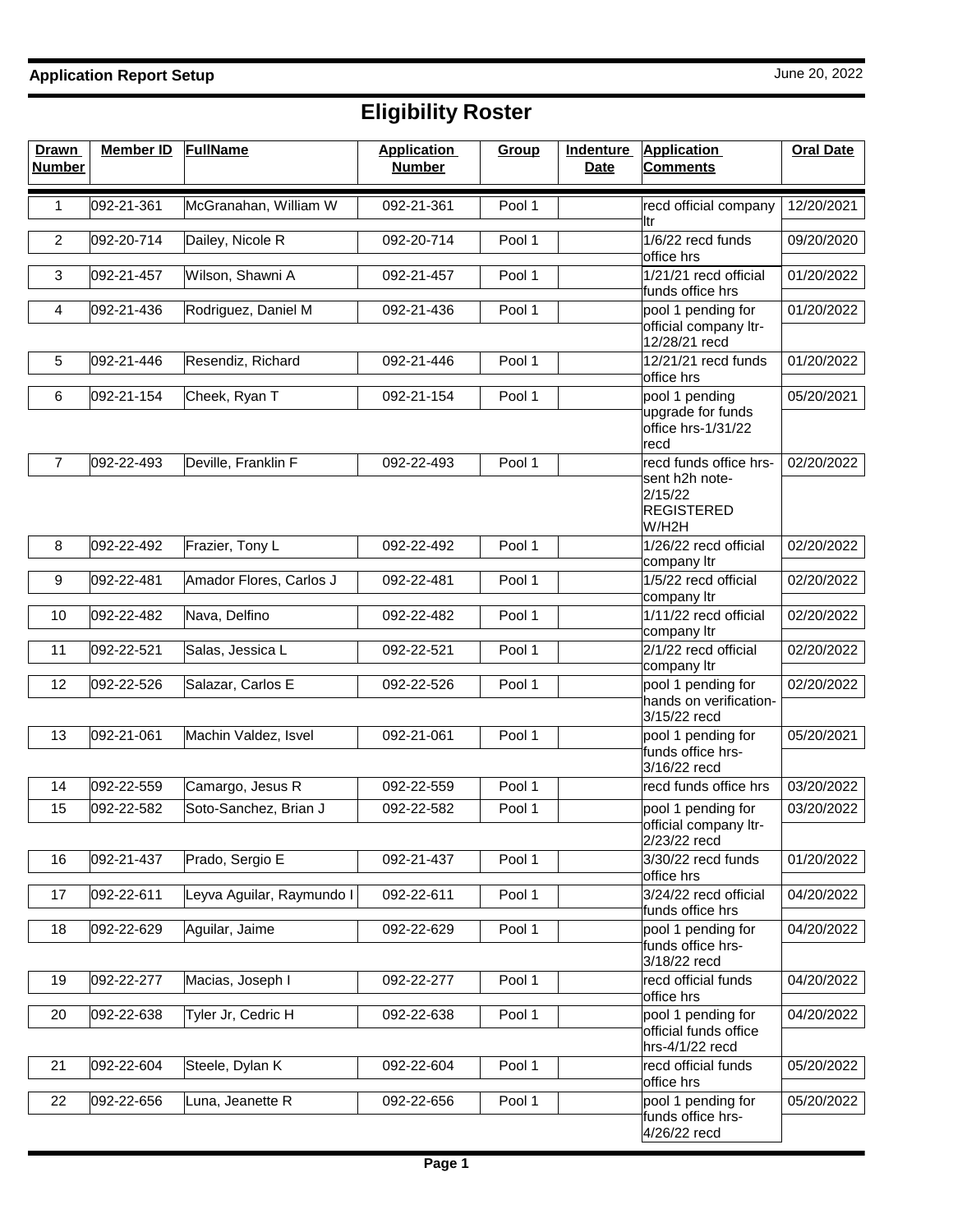| <b>Drawn</b><br><b>Number</b> | <b>Member ID</b> | <b>FullName</b>          | <b>Application</b><br><b>Number</b> | Group             | <b>Indenture</b><br><b>Date</b> | <b>Application</b><br><b>Comments</b>                                                                                                                  | <b>Oral Date</b> |
|-------------------------------|------------------|--------------------------|-------------------------------------|-------------------|---------------------------------|--------------------------------------------------------------------------------------------------------------------------------------------------------|------------------|
| 23                            | 092-22-668       | Tufele Jr, Joe M         | 092-22-668                          | Pool 1            |                                 | pool 1 pending for                                                                                                                                     | 05/20/2022       |
|                               |                  |                          |                                     |                   |                                 | official company ltr-<br>4/21/22 recd                                                                                                                  |                  |
| 24                            | 092-20-951       | Lopez, Gabriel           | 092-20-951                          | Pool 1            |                                 |                                                                                                                                                        | 01/20/2021       |
| 1                             | 092-21-327       | Gilmore, Tanner M        | 092-21-327                          | Pool 2            |                                 | pending pool 2                                                                                                                                         | 09/20/2021       |
|                               |                  |                          |                                     |                   |                                 | hands on verification<br>w/2G-3/25/22 recd                                                                                                             |                  |
| $\overline{c}$                | 092-21-429       | Moreno, Antonio D        | 092-21-429                          | Pool 2            |                                 | pool 2 pending for<br>hands on verification<br>w/2G-4/12/22 recd                                                                                       | 01/20/2022       |
| 3                             | 092-21-013       | Suchomel, Mitchell A     | 092-21-013                          | Pool 2            |                                 | pool 2 ineligible                                                                                                                                      | 03/20/2021       |
|                               |                  |                          |                                     |                   |                                 | needs 3G & 4G-pool<br>3 pending official<br>transcript-2/9/21<br>recd-pool 2 certs as<br>per MOST                                                      |                  |
| 1                             | 092-20-613       | Johnson, Chelsea S       | 092-20-613                          | Pool 3            |                                 | pool 2 pending                                                                                                                                         | 07/20/2020       |
|                               |                  |                          |                                     |                   |                                 | hands on verification<br>w/2G position- 7/7/20<br>recd pool 3 official<br>transcript                                                                   |                  |
| 2                             | 092-20-582       | Lee, Miles J             | 092-20-582                          | Pool <sub>3</sub> |                                 | pool 3 pending                                                                                                                                         | 07/20/2020       |
|                               |                  |                          |                                     |                   |                                 | official transcript-<br>recd 6/30/20                                                                                                                   |                  |
| 3                             | 092-20-677       | Parra II, David M        | 092-20-677                          | Pool <sub>3</sub> |                                 |                                                                                                                                                        | 08/20/2020       |
| 4                             | 092-20-800       | Aguilar Jr, Edward A     | 092-20-800                          | Pool 3            |                                 |                                                                                                                                                        | 10/20/2020       |
| 5                             | 092-20-811       | Gonzalez, Ivan N         | 092-20-811                          | Pool 3            |                                 | pool 2 pending<br>hands on verification<br>w/2G position & pool<br>1 pending for official<br>company ltr-9/29/20<br>recd official pool 3<br>transcript | 10/20/2020       |
| 6                             | 092-20-806       | Michel, Daniel           | 092-20-806                          | Pool 3            |                                 | pool 2 pending for                                                                                                                                     | 11/20/2020       |
|                               |                  |                          |                                     |                   |                                 | hands on verification<br>w/2G                                                                                                                          |                  |
| $\overline{7}$                | 092-20-907       | Arnwine, JohnPaul T      | 092-20-907                          | Pool <sub>3</sub> |                                 | 11/17/20 recd official                                                                                                                                 | 12/20/2020       |
|                               |                  |                          |                                     |                   |                                 | transcript - pool 2<br>pending hands on<br>verification w/2G                                                                                           |                  |
| 8                             | 092-20-940       | Halcromb II, Brian L     | 092-20-940                          | Pool 3            |                                 | pool 3 pending for                                                                                                                                     | 12/20/2020       |
|                               |                  |                          |                                     |                   |                                 | official transcript-<br>12/4/20 recd-pool 2<br>ineligible needs 4G<br>cert                                                                             |                  |
| 9                             | 092-20-864       | Cains, Marques A         | 092-20-864                          | Pool 3            |                                 |                                                                                                                                                        | 12/20/2020       |
| 10                            | 092-20-922       | Jessop, Cory C           | 092-20-922                          | Pool 3            |                                 | pool 2 pending                                                                                                                                         | 01/20/2021       |
|                               |                  |                          |                                     |                   |                                 | hands on verification<br>w/2G-1/8/21 recd<br>pool 3 transcript                                                                                         |                  |
| 11                            | 092-20-906       | Gilbert, Michael J       | 092-20-906                          | Pool 3            |                                 | sent h2h note-pool 3<br>pending official                                                                                                               | 01/20/2021       |
|                               |                  |                          |                                     |                   |                                 | transcript-2/12/21<br>recd                                                                                                                             |                  |
| 12                            | 092-21-967       | Ramirez, Mary D          | 092-21-967                          | Pool 3            |                                 | recd official college<br>transcript                                                                                                                    | 02/20/2021       |
| 13                            | 092-21-015       | Arrieta Montoya, Anthony | 092-21-015                          | Pool 3            |                                 |                                                                                                                                                        | 03/20/2021       |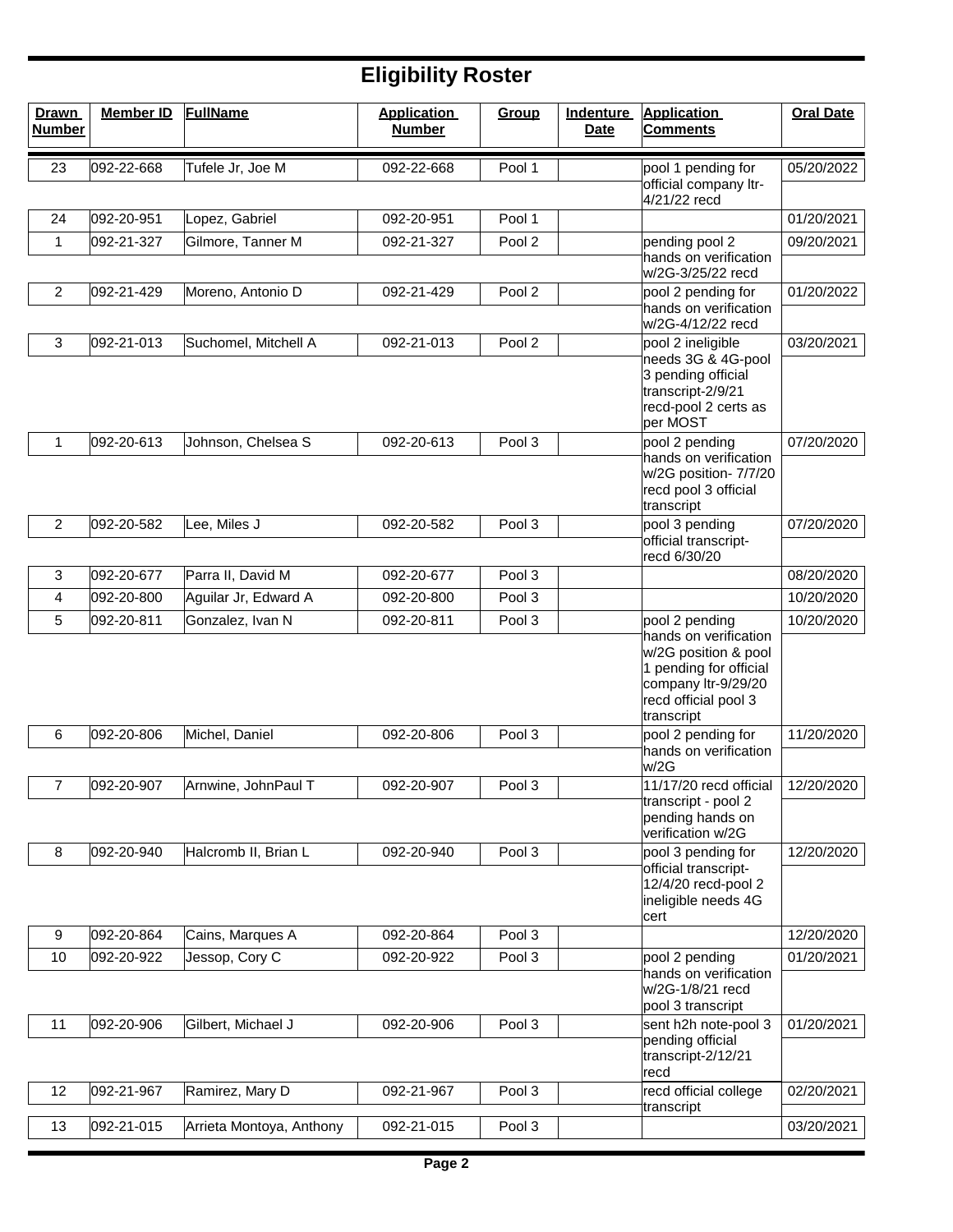| <b>Drawn</b><br><b>Number</b> | <b>Member ID</b> | <b>FullName</b>        | <b>Application</b><br><b>Number</b> | Group  | <b>Indenture</b><br><b>Date</b> | <b>Application</b><br><b>Comments</b>        | <b>Oral Date</b> |
|-------------------------------|------------------|------------------------|-------------------------------------|--------|---------------------------------|----------------------------------------------|------------------|
| 14                            | 092-21-052       | Thompson, Alvin        | 092-21-052                          | Pool 3 |                                 | 3/1/21 recd pool 3                           | 03/20/2021       |
|                               |                  |                        |                                     |        |                                 | transcripts                                  |                  |
| 15                            | 092-21-962       | Martinez, Angel V      | 092-21-962                          | Pool 3 |                                 |                                              | 03/20/2021       |
| 16                            | 092-21-084       | Jarvis, Jacob C        | 092-21-084                          | Pool 3 |                                 | pool 2 pending for<br>hands on verification  | 04/20/2021       |
|                               |                  |                        |                                     |        |                                 | w/2G position                                |                  |
| 17                            | 092-20-695       | Bowen II, Keith E      | 092-20-695                          | Pool 3 |                                 | 5/7/21 recd pool 3                           | 08/20/2020       |
|                               |                  |                        |                                     |        |                                 | transcripts-6/30/21<br>recd pool 2 certs-    |                  |
|                               |                  |                        |                                     |        |                                 | pending for hands on                         |                  |
| 18                            | 092-21-989       | Llamas, Jorge A        | 092-21-989                          | Pool 3 |                                 | verification<br>pool 1 & 2 pend              | 03/20/2021       |
|                               |                  |                        |                                     |        |                                 | hands on verification                        |                  |
|                               |                  |                        |                                     |        |                                 | w/2G & pool 3 pend                           |                  |
|                               |                  |                        |                                     |        |                                 | official transcript-<br>5/19/21 recd         |                  |
| 19                            | 092-21-192       | Estrada Jr, Ignacio    | 092-21-192                          | Pool 3 |                                 | pool 3 pending for                           | 06/20/2021       |
|                               |                  |                        |                                     |        |                                 | official transcripts-<br>6/11/21 recd-pool 2 |                  |
|                               |                  |                        |                                     |        |                                 | pending for hands on                         |                  |
|                               | 092-21-194       | Contreras Jr, Armando  |                                     | Pool 3 |                                 | verification w/2G<br>pool 3 pending for      | 06/20/2021       |
| 20                            |                  |                        | 092-21-194                          |        |                                 | official transcripts-                        |                  |
|                               |                  |                        |                                     |        |                                 | 6/17/21 recd                                 |                  |
| 21                            | 092-21-204       | Jimenez, Austin P      | 092-21-204                          | Pool 3 |                                 |                                              | 06/20/2021       |
| 22                            | 092-21-210       | Garvey, Mason T        | 092-21-210                          | Pool 3 |                                 | pool 3 pending for<br>official transcripts-  | 06/20/2021       |
|                               |                  |                        |                                     |        |                                 | 5/17/21 recd                                 |                  |
| 23                            | 092-21-222       | Baumchen Jr, Travis E  | 092-21-222                          | Pool 3 |                                 |                                              | 06/20/2021       |
| 24                            | 092-21-251       | Lopez Ochoa, Eric D    | 092-21-251                          | Pool 3 |                                 |                                              | 07/20/2021       |
| 25                            | 092-21-235       | Rodriguez, Juan A      | 092-21-235                          | Pool 3 |                                 |                                              | 07/20/2021       |
| 26                            | 092-21-243       | Urrutia Jr, Victor M   | 092-21-243                          | Pool 3 |                                 |                                              | 07/20/2021       |
| 27                            | 092-21-288       | Sanchez, Gabriella M   | 092-21-288                          | Pool 3 |                                 |                                              | 08/20/2021       |
| 28                            | 092-21-290       | Gonzalez, Sandy E      | 092-21-290                          | Pool 3 |                                 |                                              | 08/20/2021       |
| 29                            | 092-21-273       | Quezada Reyes, Marco A | 092-21-273                          | Pool 3 |                                 |                                              | 08/20/2021       |
| 30                            | 092-21-318       | Acosta, Ralph          | 092-21-318                          | Pool 3 |                                 | pool 2 pending for<br>hands on verification  | 09/20/2021       |
|                               |                  |                        |                                     |        |                                 | w/2G                                         |                  |
| 31                            | 092-21-317       | Wratschko, Robert M    | 092-21-317                          | Pool 3 |                                 | pool 2 pending<br>hands on verification      | 09/20/2021       |
|                               |                  |                        |                                     |        |                                 | w/2G                                         |                  |
| 32                            | 092-21-344       | Cortez, Carlos J       | 092-21-344                          | Pool 3 |                                 | pool 3 pending for                           | 10/20/2021       |
|                               |                  |                        |                                     |        |                                 | official transcript-<br>10/8/21 recd         |                  |
| 33                            | 092-21-351       | Villarreal, Armando    | 092-21-351                          | Pool 3 |                                 |                                              | 10/20/2021       |
| 34                            | 092-21-412       | Rand, Austin S         | 092-21-412                          | Pool 3 |                                 | pool 2 pending for                           | 12/20/2021       |
|                               |                  |                        |                                     |        |                                 | hands on verification<br>w/2G-pool 3 pending |                  |
|                               |                  |                        |                                     |        |                                 | for official transcript-                     |                  |
|                               |                  |                        |                                     |        |                                 | 12/7/21 recd                                 |                  |
| 35                            | 092-21-406       | Gonzalez, Emanuel      | 092-21-406                          | Pool 3 |                                 |                                              | 12/20/2021       |
| 36                            | 092-22-480       | Gomez, Erik            | 092-22-480                          | Pool 3 |                                 | pool 3 pending for<br>official transcript-   | 02/20/2022       |
|                               |                  |                        |                                     |        |                                 | 1/27/22 recd                                 |                  |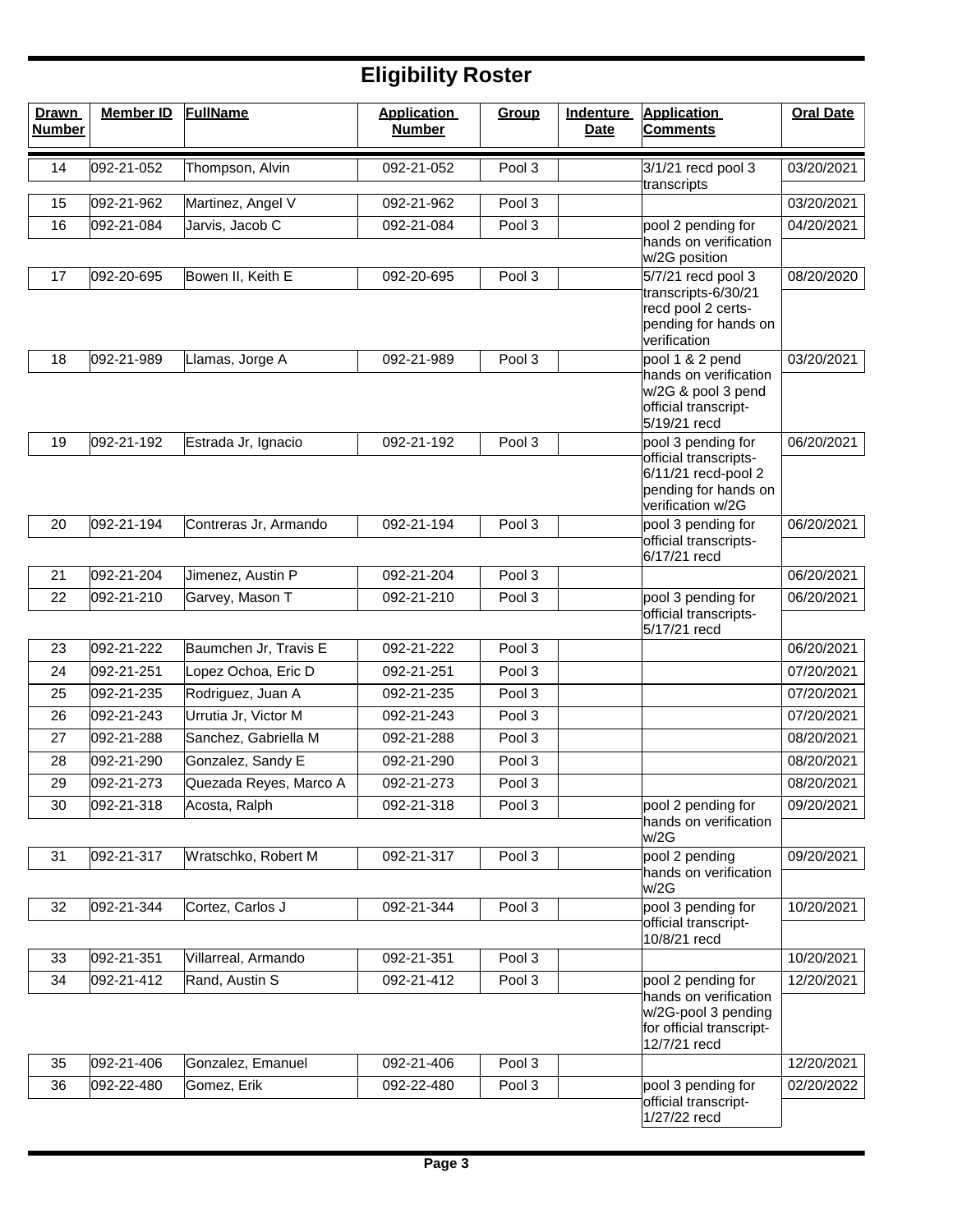| <b>Drawn</b><br><b>Number</b> | <b>Member ID</b> | <b>FullName</b>          | <b>Application</b><br><b>Number</b> | Group  | <b>Indenture</b><br><b>Date</b> | <b>Application</b><br><b>Comments</b>                                       | <b>Oral Date</b> |
|-------------------------------|------------------|--------------------------|-------------------------------------|--------|---------------------------------|-----------------------------------------------------------------------------|------------------|
| 37                            | 092-22-549       | Colbert, Christie A      | 092-22-549                          | Pool 3 |                                 | pool 3 pending for                                                          | 02/20/2022       |
|                               |                  |                          |                                     |        |                                 | official transcript-<br>2/3/22 recd                                         |                  |
| 38                            | 092-22-478       | Robles Jr, Jeremy R      | 092-22-478                          | Pool 3 |                                 | pool 3 pending for                                                          | 02/20/2022       |
|                               |                  |                          |                                     |        |                                 | official transcript-<br>1/10/22 recd                                        |                  |
| 39                            | 092-22-469       | Jimenez, Michael A       | 092-22-469                          | Pool 3 |                                 | recd pool 3 official<br>transcript                                          | 02/20/2022       |
| 40                            | 092-22-539       | Tapia, Carlos E          | 092-22-539                          | Pool 3 |                                 | 1/31/22 recd pool 3<br>official transcript                                  | 02/20/2022       |
| 41                            | 092-21-409       | Garcia, Anthony E        | 092-21-409                          | Pool 3 |                                 | pool 2 pending for                                                          | 12/20/2021       |
|                               |                  |                          |                                     |        |                                 | hands on verification<br>w/2G-3/11/22 recd<br>pool 3 official<br>transcript |                  |
| 42                            | 092-22-468       | Meza, Franklin A         | 092-22-468                          | Pool 3 |                                 | recd pool 3 official<br>transcript                                          | 03/20/2022       |
| 43                            | 092-22-628       | Caballero, Miguel A      | 092-22-628                          | Pool 3 |                                 | recd pool 3 official<br>transcript                                          | 04/20/2022       |
| 44                            | 092-22-621       | Rivas, Angel D           | 092-22-621                          | Pool 3 |                                 | pool 2 pending for<br>hands on verification<br>w/2G                         | 04/20/2022       |
| 45                            | 092-22-653       | Scherbenski, Alexandra N | 092-22-653                          | Pool 3 |                                 | pool 2 pending for                                                          | 05/20/2022       |
|                               |                  |                          |                                     |        |                                 | hands on verification<br>w/2G                                               |                  |
| 46                            | 092-22-690       | O'Brien, Javonte D       | 092-22-690                          | Pool 3 |                                 |                                                                             | 06/20/2022       |
| 47                            | 092-22-662       | Plunk, Isaac W           | 092-22-662                          | Pool 3 |                                 | pool 3 pending for<br>official transcript-                                  | 06/20/2022       |
|                               |                  |                          |                                     |        |                                 | 5/31/22 recd                                                                |                  |
| 48                            | 092-22-667       | Vines, Donta             | 092-22-667                          | Pool 3 |                                 | recd pool 3 official<br>transcript                                          | 06/20/2022       |
| 49                            | 092-22-708       | Andales, Charles C       | 092-22-708                          | Pool 3 |                                 |                                                                             | 06/20/2022       |
| 1                             | 092-20-605       | Marriott, Jacob A        | 092-20-605                          | Pool 4 |                                 |                                                                             | 07/20/2020       |
| 2                             | 092-20-633       | Morris, Shawntil M       | 092-20-633                          | Pool 4 |                                 |                                                                             | 07/20/2020       |
| 3                             | 092-20-661       | Gutierrez, Marco D       | 092-20-661                          | Pool 4 |                                 |                                                                             | 07/20/2020       |
| 4                             | 092-20-616       | Nogueda, Addam           | 092-20-616                          | Pool 4 |                                 |                                                                             | 07/20/2020       |
| 5                             | 092-20-587       | Nicosia, Blanca E        | 092-20-587                          | Pool 4 |                                 |                                                                             | 07/20/2020       |
| 6                             | 092-20-615       | Ferrick, Robert M        | 092-20-615                          | Pool 4 |                                 | sent h2h note                                                               | 07/20/2020       |
| $\overline{7}$                | 092-20-610       | Turner, Kerry N          | 092-20-610                          | Pool 4 |                                 |                                                                             | 07/20/2020       |
| 8                             | 092-20-596       | Zapata, Manuel R         | 092-20-596                          | Pool 4 |                                 |                                                                             | 07/20/2020       |
| 9                             | 092-20-597       | Richards, Markiese M     | 092-20-597                          | Pool 4 |                                 |                                                                             | 07/20/2020       |
| 10                            | 092-20-571       | Boler, Calvin R          | 092-20-571                          | Pool 4 |                                 |                                                                             | 07/20/2020       |
| 11                            | 092-20-584       | Johnson, Tiffany L       | 092-20-584                          | Pool 4 |                                 |                                                                             | 07/20/2020       |
| 12                            | 092-20-619       | Jaimes Jr, Jesus         | 092-20-619                          | Pool 4 |                                 |                                                                             | 07/20/2020       |
| 13                            | 092-20-623       | Snell, Joshua L          | 092-20-623                          | Pool 4 |                                 |                                                                             | 07/20/2020       |
| 14                            | 092-20-643       | Perez, Isaac             | 092-20-643                          | Pool 4 |                                 |                                                                             | 07/20/2020       |
| 15                            | 092-20-651       | Arguello, Edgar          | 092-20-651                          | Pool 4 |                                 |                                                                             | 08/20/2020       |
| 16                            | 092-20-625       | Torres, Luis N           | 092-20-625                          | Pool 4 |                                 |                                                                             | 08/20/2020       |
| 17                            | 092-20-694       | Catchings III, Freddie P | 092-20-694                          | Pool 4 |                                 |                                                                             | 08/20/2020       |
| 18                            | 092-20-657       | Martinez, Francisco A    | 092-20-657                          | Pool 4 |                                 |                                                                             | 08/20/2020       |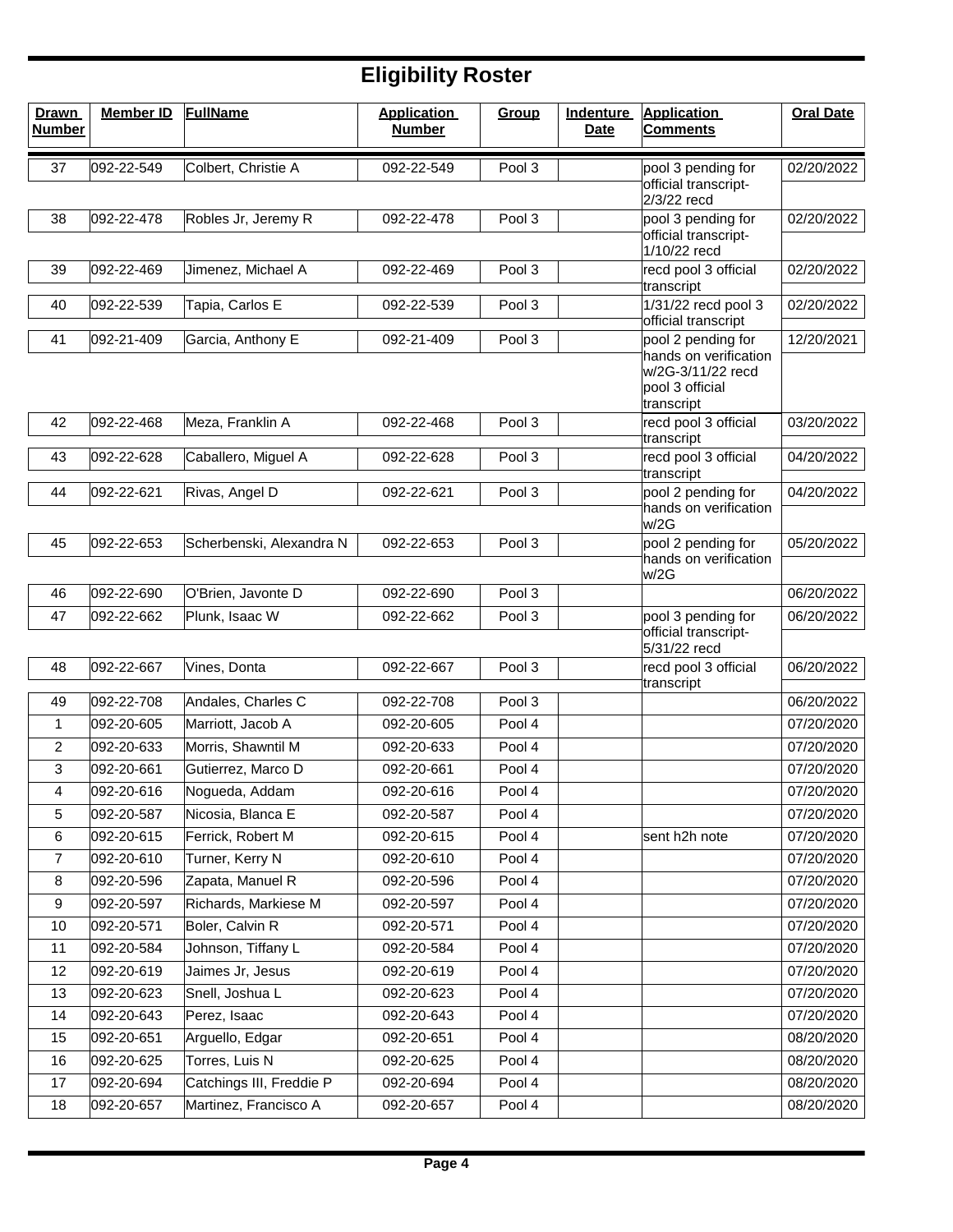| <b>Drawn</b><br><b>Number</b> | <b>Member ID</b> | <b>FullName</b>       | <b>Application</b><br><b>Number</b> | Group  | Indenture<br><b>Date</b> | <b>Application</b><br><b>Comments</b>                                   | <b>Oral Date</b> |
|-------------------------------|------------------|-----------------------|-------------------------------------|--------|--------------------------|-------------------------------------------------------------------------|------------------|
| 19                            | 092-20-692       | Anderson, Taz S       | 092-20-692                          | Pool 4 |                          | pool 2 pending for<br>hands on verification<br>w/2G                     | 08/20/2020       |
| 20                            | 092-20-698       | Hoffman, Justin E     | 092-20-698                          | Pool 4 |                          |                                                                         | 09/20/2020       |
| 21                            | 092-20-739       | Mejia, Gabriel A      | 092-20-739                          | Pool 4 |                          |                                                                         | 09/20/2020       |
| 22                            | 092-20-761       | Moffett, Daniel F     | 092-20-761                          | Pool 4 |                          |                                                                         | 09/20/2020       |
| 23                            | 092-20-682       | Delgado, Miguel A     | 092-20-682                          | Pool 4 |                          |                                                                         | 09/20/2020       |
| 24                            | 092-20-731       | Cabrera, Alberto      | 092-20-731                          | Pool 4 |                          |                                                                         | 09/20/2020       |
| 25                            | 092-20-729       | Cuevas, Juan D        | 092-20-729                          | Pool 4 |                          | pool 2 pending                                                          | 09/20/2020       |
|                               |                  |                       |                                     |        |                          | hands on verification<br>w/2G                                           |                  |
| 26                            | 092-20-728       | Gilbeau III, Enis J   | 092-20-728                          | Pool 4 |                          |                                                                         | 09/20/2020       |
| 27                            | 092-20-718       | Lamas, Ryan M         | 092-20-718                          | Pool 4 |                          |                                                                         | 09/20/2020       |
| 28                            | 092-20-715       | Flores, Jonathan      | 092-20-715                          | Pool 4 |                          |                                                                         | 09/20/2020       |
| 29                            | 092-20-723       | Romero, Jonathan C    | 092-20-723                          | Pool 4 |                          |                                                                         | 09/20/2020       |
| 30                            | 092-20-687       | Contreras, Jaime R    | 092-20-687                          | Pool 4 |                          |                                                                         | 09/20/2020       |
| 31                            | 092-20-716       | Dailey, Nicholas N    | 092-20-716                          | Pool 4 |                          |                                                                         | 09/20/2020       |
| 32                            | 092-20-705       | Saldana, Anthony      | 092-20-705                          | Pool 4 |                          |                                                                         | 09/20/2020       |
| 33                            | 092-20-732       | Roman, Robert U       | 092-20-732                          | Pool 4 |                          |                                                                         | 09/20/2020       |
| 34                            | 092-20-711       | Roberts Jr, Burrell D | 092-20-711                          | Pool 4 |                          |                                                                         | 09/20/2020       |
| 35                            | 092-20-725       | Johnson III, Otha D   | 092-20-725                          | Pool 4 |                          |                                                                         | 10/20/2020       |
| 36                            | 092-20-747       | Sanders, JaTia N      | 092-20-747                          | Pool 4 |                          |                                                                         | 10/20/2020       |
| 37                            | 092-20-778       | Garcia, Andrew        | 092-20-778                          | Pool 4 |                          |                                                                         | 10/20/2020       |
| 38                            | 092-20-771       | Fowler, Bradley F     | 092-20-771                          | Pool 4 |                          |                                                                         | 10/20/2020       |
| 39                            | 092-20-750       | Molina III, Rudolph R | 092-20-750                          | Pool 4 |                          |                                                                         | 10/20/2020       |
| 40                            | 092-20-791       | Chavez, Eric J        | 092-20-791                          | Pool 4 |                          | sent h2h Itr                                                            | 10/20/2020       |
| 41                            | 092-20-792       | Tagaloasa, Daniel D   | 092-20-792                          | Pool 4 |                          |                                                                         | 10/20/2020       |
| 42                            | 092-20-780       | Esqueda, Jonathan R   | 092-20-780                          | Pool 4 |                          |                                                                         | 10/20/2020       |
| 43                            | 092-20-784       | Salcedo, Daniel       | 092-20-784                          | Pool 4 |                          |                                                                         | 10/20/2020       |
| 44                            | 092-20-838       | Mendez, Edwin R       | 092-20-838                          | Pool 4 |                          | pool 2 pending                                                          | 10/20/2020       |
| 45                            | 092-20-836       | Mendez, Robinson E    | 092-20-836                          | Pool 4 |                          | hands on verification<br>pool 2 pending<br>hands on verification        | 10/20/2020       |
| 46                            | 092-20-793       | Fao, Jerome J         | 092-20-793                          | Pool 4 |                          | pool 1 pending                                                          | 10/20/2020       |
|                               |                  |                       |                                     |        |                          | official funds office<br>hrs                                            |                  |
| 47                            | 092-20-733       | Martinez, Christian R | 092-20-733                          | Pool 4 |                          |                                                                         | 10/20/2020       |
| 48                            | 092-20-768       | Sanchez, Enrique      | 092-20-768                          | Pool 4 |                          | pool 1 pending for                                                      | 10/20/2020       |
|                               |                  |                       |                                     |        |                          | official funds office<br>hrs                                            |                  |
| 49                            | 092-20-795       | Jones IV, Arlanders   | 092-20-795                          | Pool 4 |                          | pool 3 pending                                                          | 10/20/2020       |
|                               |                  |                       |                                     |        |                          | official transcript &<br>pool 2 ineligible weld<br>cert needs positions |                  |
| 50                            | 092-20-760       | Zuniga, Jose M        | 092-20-760                          | Pool 4 |                          |                                                                         | 10/20/2020       |
| 51                            | 092-20-816       | Rodriguez, Johnny A   | 092-20-816                          | Pool 4 |                          |                                                                         | 10/20/2020       |
| 52                            | 092-20-777       | Duigou, Michael R     | 092-20-777                          | Pool 4 |                          |                                                                         | 10/20/2020       |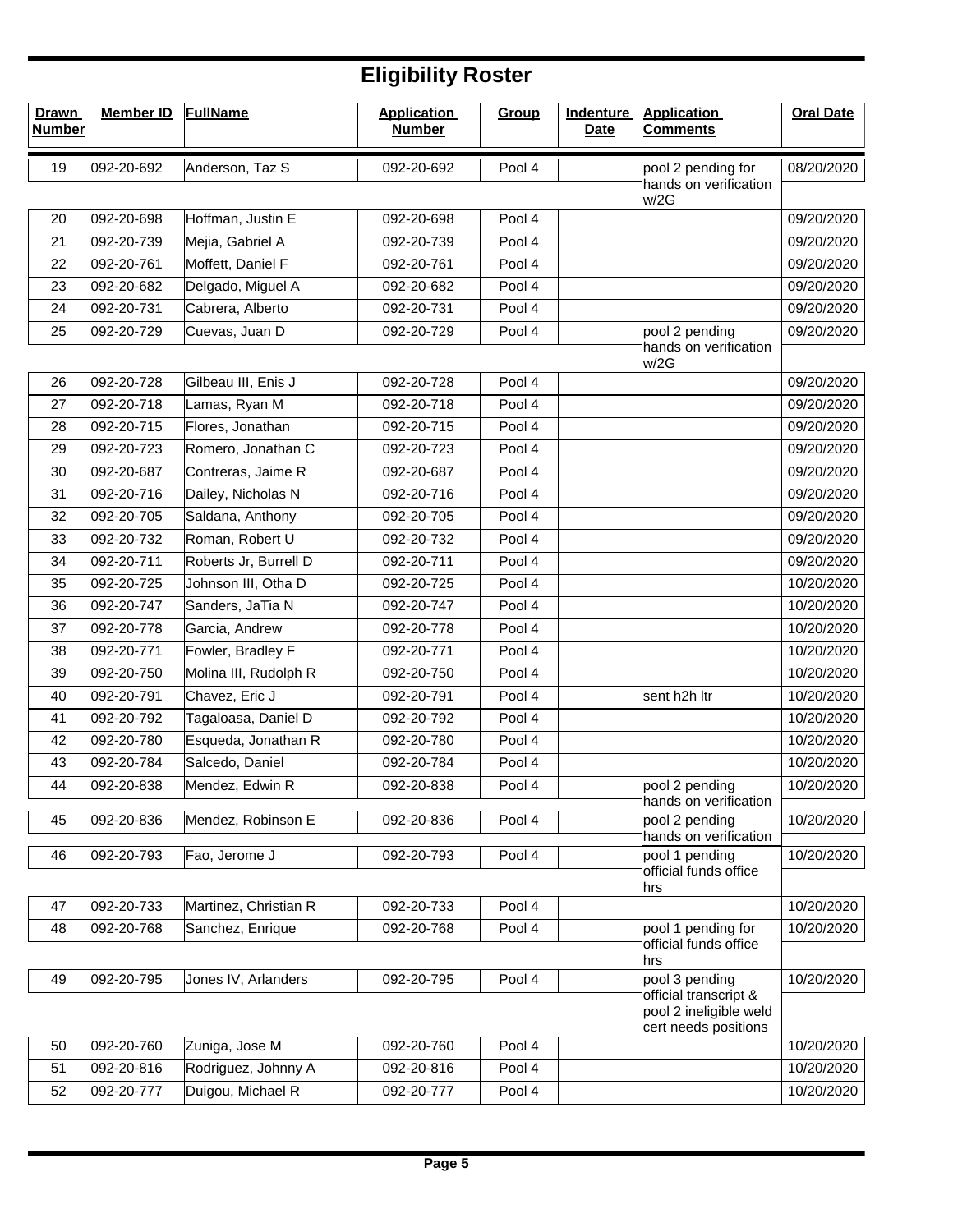| <b>Drawn</b><br><b>Number</b> | <b>Member ID</b> | <b>FullName</b>         | <b>Application</b><br><b>Number</b> | Group  | <b>Indenture</b><br><b>Date</b> | <b>Application</b><br><b>Comments</b>     | <b>Oral Date</b> |
|-------------------------------|------------------|-------------------------|-------------------------------------|--------|---------------------------------|-------------------------------------------|------------------|
| 53                            | 092-20-754       | Claypool, David A       | 092-20-754                          | Pool 4 |                                 | sent h2h note- pool 2                     | 10/20/2020       |
|                               |                  |                         |                                     |        |                                 | inelgible needs 3G &<br>4G certs          |                  |
| 54                            | 092-20-820       | Barron, Edward A        | 092-20-820                          | Pool 4 |                                 |                                           | 11/20/2020       |
| 55                            | 092-20-903       | Martinez, Daniel R      | 092-20-903                          | Pool 4 |                                 |                                           | 11/20/2020       |
| 56                            | 092-20-883       | Molina, Andrew J        | 092-20-883                          | Pool 4 |                                 |                                           | 11/20/2020       |
| 57                            | 092-20-853       | Jacobo, Luis E          | 092-20-853                          | Pool 4 |                                 |                                           | 11/20/2020       |
| 58                            | 092-20-810       | Adeyemi Jr, Tunji L     | 092-20-810                          | Pool 4 |                                 |                                           | 11/20/2020       |
| 59                            | 092-20-891       | Martinez, Robert        | 092-20-891                          | Pool 4 |                                 |                                           | 11/20/2020       |
| 60                            | 092-20-851       | Romero, Jesus E         | 092-20-851                          | Pool 4 |                                 | pool 2 ineligible                         | 11/20/2020       |
|                               |                  |                         |                                     |        |                                 | needs weld certs<br>w/process & positions |                  |
| 61                            | 092-20-850       | Jacobo, Socorro         | 092-20-850                          | Pool 4 |                                 |                                           | 11/20/2020       |
| 62                            | 092-20-769       | Gatica, Cameron J       | 092-20-769                          | Pool 4 |                                 |                                           | 11/20/2020       |
| 63                            | 092-20-839       | Mendoza, Daniel         | 092-20-839                          | Pool 4 |                                 |                                           | 11/20/2020       |
| 64                            | 092-20-801       | Saldana, Juan B         | 092-20-801                          | Pool 4 |                                 |                                           | 11/20/2020       |
| 65                            | 092-20-919       | Tyiska, Alazhar J       | 092-20-919                          | Pool 4 |                                 |                                           | 12/20/2020       |
| 66                            | 092-20-928       | Hernandez, Alfonso      | 092-20-928                          | Pool 4 |                                 |                                           | 12/20/2020       |
| 67                            | 092-20-938       | Green, Terrod R         | 092-20-938                          | Pool 4 |                                 |                                           | 12/20/2020       |
| 68                            | 092-20-804       | Zamora, Francisco       | 092-20-804                          | Pool 4 |                                 |                                           | 12/20/2020       |
| 69                            | 092-20-819       | Bell, Tylor J           | 092-20-924                          | Pool 4 |                                 |                                           | 12/20/2020       |
| 70                            | 092-20-871       | Morris, Jonathan T      | 092-20-871                          | Pool 4 |                                 |                                           | 12/20/2020       |
| 71                            | 092-20-932       | Maulupe, Corey M        | 092-20-932                          | Pool 4 |                                 |                                           | 12/20/2020       |
| 72                            | 092-20-925       | Peterson, Christopher L | 092-20-925                          | Pool 4 |                                 |                                           | 12/20/2020       |
| 73                            | 092-20-888       | Stiff, Bruce D          | 092-20-888                          | Pool 4 |                                 |                                           | 12/20/2020       |
| 74                            | 092-20-939       | Scorza, Jermaine T      | 092-20-939                          | Pool 4 |                                 |                                           | 12/20/2020       |
| 75                            | 092-20-873       | Hurtado Chavez, Rodolfo | 092-20-873                          | Pool 4 |                                 |                                           | 12/20/2020       |
| 76                            | 092-20-829       | Mena, Alejandro         | 092-20-829                          | Pool 4 |                                 | pool 3 pending<br>official transcript     | 12/20/2020       |
| 77                            | 092-20-849       | Vasquez, Sheridan       | 092-20-849                          | Pool 4 |                                 |                                           | 12/20/2020       |
| 78                            | 092-20-948       | Afalava, Erik E         | 092-20-948                          | Pool 4 |                                 |                                           | 01/20/2021       |
| 79                            | 092-20-972       | Page, Aaron C           | 092-20-972                          | Pool 4 |                                 |                                           | 01/20/2021       |
| 80                            | 092-20-900       | Alarcon, Joshua V       | 092-20-900                          | Pool 4 |                                 |                                           | 01/20/2021       |
| 81                            | 092-20-944       | Ordonez Zamora, Delia G | 092-20-944                          | Pool 4 |                                 |                                           | 01/20/2021       |
| 82                            | 092-20-946       | Jordan, Ken             | 092-20-946                          | Pool 4 |                                 |                                           | 01/20/2021       |
| 83                            | 092-20-953       | Salazar III, Lorenzo J  | 092-20-953                          | Pool 4 |                                 |                                           | 01/20/2021       |
| 84                            | 092-20-877       | Islas, Raymundo D       | 092-20-877                          | Pool 4 |                                 | pool 2 pending for                        | 01/20/2021       |
|                               |                  |                         |                                     |        |                                 | hands on verification<br>w/2G positition  |                  |
| 85                            | 092-20-945       | Padilla, Isaac          | 092-20-945                          | Pool 4 |                                 |                                           | 01/20/2021       |
| 86                            | 092-20-971       | White, Duron D          | 092-20-971                          | Pool 4 |                                 |                                           | 01/20/2021       |
| 87                            | 092-20-933       | Faatolo, Andrew F       | 092-20-933                          | Pool 4 |                                 |                                           | 01/20/2021       |
| 88                            | 092-21-964       | Silva, Steven R         | 092-21-964                          | Pool 4 |                                 |                                           | 02/20/2021       |
| 89                            | 092-21-955       | Moreno, Keanu S         | 092-21-955                          | Pool 4 |                                 |                                           | 02/20/2021       |
| 90                            | 092-21-969       | De La Cruz II, Raul     | 092-21-969                          | Pool 4 |                                 |                                           | 02/20/2021       |
| 91                            | 092-21-942       | Roman, Jacob S          | 092-21-942                          | Pool 4 |                                 | sent h2h note                             | 02/20/2021       |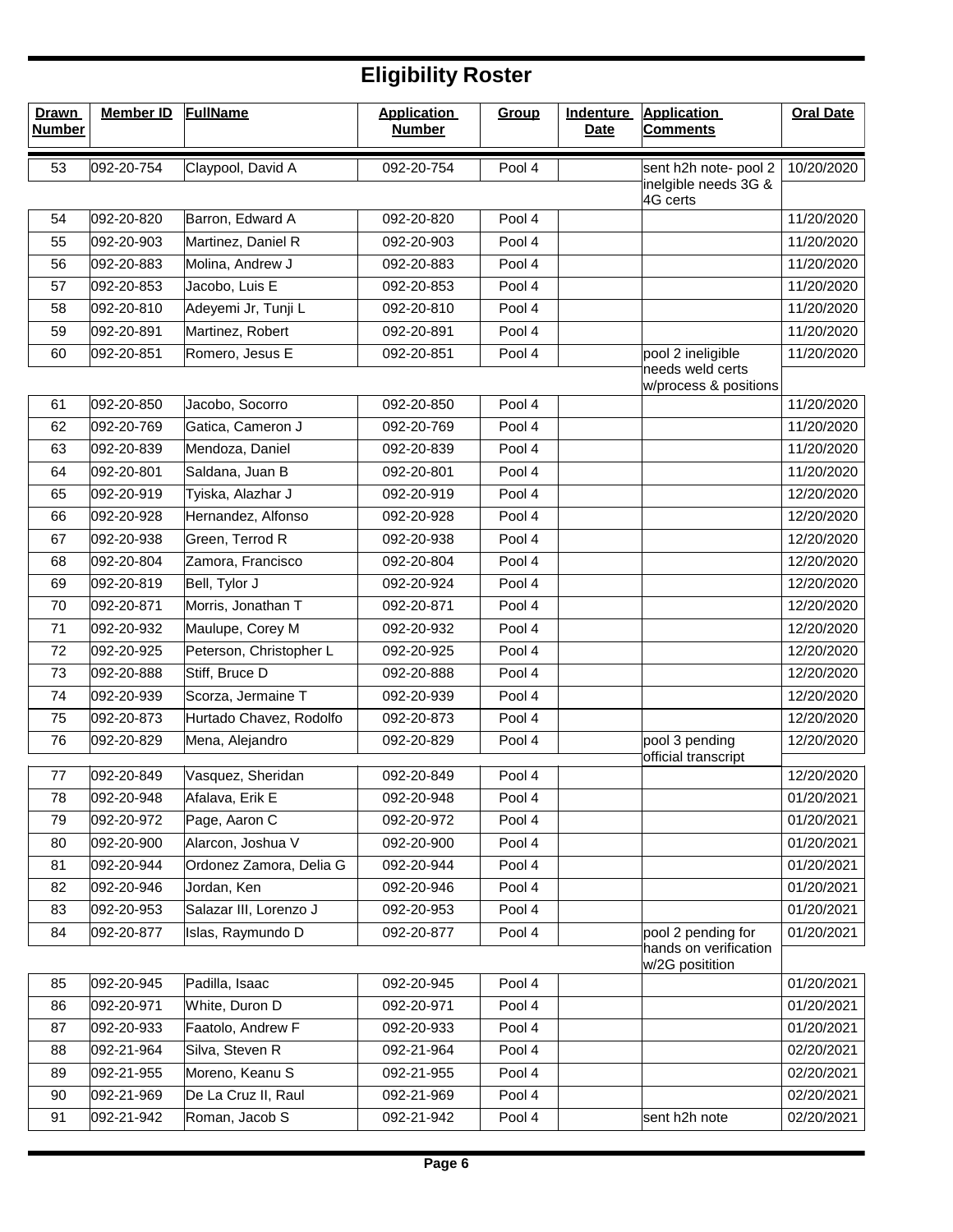| <b>Drawn</b><br><b>Number</b> | <b>Member ID</b> | <b>FullName</b>              | <b>Application</b><br><b>Number</b> | Group  | <b>Indenture</b><br><b>Date</b> | <b>Application</b><br><b>Comments</b>                                                   | <b>Oral Date</b> |
|-------------------------------|------------------|------------------------------|-------------------------------------|--------|---------------------------------|-----------------------------------------------------------------------------------------|------------------|
| 92                            | 092-21-980       | Ramirez, Roberto S           | 092-21-980                          | Pool 4 |                                 | pool 2 pending<br>hands on verification                                                 | 02/20/2021       |
| 93                            | 092-20-947       | Collins, Leon A              | 092-20-947                          | Pool 4 |                                 | pool 2 pending                                                                          | 02/20/2021       |
|                               |                  |                              |                                     |        |                                 | hands on verification<br>& pool 1 pending<br>official funds office<br>hrs               |                  |
| 94                            | 092-21-983       | Stoops-Reyes, Melissa A      | 092-21-983                          | Pool 4 |                                 |                                                                                         | 02/20/2021       |
| 95                            | 092-21-024       | Hernandez, Brandon A         | 092-21-024                          | Pool 4 |                                 | pool 3 pending for                                                                      | 03/20/2021       |
|                               |                  |                              |                                     |        |                                 | official transcript &<br>pool 2 pending for<br>hands on verification<br>& sent h2h note |                  |
| 96                            | 092-21-042       | Hendy, Kwaku J               | 092-21-042                          | Pool 4 |                                 |                                                                                         | 03/20/2021       |
| 97                            | 092-21-039       | Munoz-Bramasco, Marvy D      | 092-21-039                          | Pool 4 |                                 |                                                                                         | 03/20/2021       |
| 98                            | 092-21-041       | Blabagno, Cathlene A         | 092-21-041                          | Pool 4 |                                 |                                                                                         | 03/20/2021       |
| 99                            | 092-21-047       | Santoyo, Robert J            | 092-21-047                          | Pool 4 |                                 |                                                                                         | 03/20/2021       |
| 100                           | 092-21-007       | Thompson, Ryan M             | 092-21-007                          | Pool 4 |                                 |                                                                                         | 03/20/2021       |
| 101                           | 092-21-020       | Whitten, David B             | 092-21-020                          | Pool 4 |                                 |                                                                                         | 03/20/2021       |
| 102                           | 092-21-993       | Trejo-Leyva, Alva J          | 092-21-993                          | Pool 4 |                                 |                                                                                         | 03/20/2021       |
| 103                           | 092-21-056       | Redmond, Pierre A            | 092-21-056                          | Pool 4 |                                 |                                                                                         | 03/20/2021       |
| 104                           | 092-21-031       | Fierro Mendez, Jaime         | 092-21-031                          | Pool 4 |                                 |                                                                                         | 03/20/2021       |
| 105                           | 092-21-122       | Yacuta, Edward               | 092-21-122                          | Pool 4 |                                 | pool 1 pending for<br>official company letter                                           | 04/20/2021       |
| 106                           | 092-21-115       | Hernandez, Robert N          | 092-21-115                          | Pool 4 |                                 |                                                                                         | 04/20/2021       |
| 107                           | 092-21-086       | Venegas-Martinez, Maximo     | 092-21-086                          | Pool 4 |                                 |                                                                                         | 04/20/2021       |
| 108                           | 092-21-102       | White Jr, Brian L            | 092-21-102                          | Pool 4 |                                 |                                                                                         | 04/20/2021       |
| 109                           | 092-21-130       | Davis, Ryan E                | 092-21-130                          | Pool 4 |                                 | pool 1 pending for                                                                      | 04/20/2021       |
| 110                           | 092-21-067       | Madison, Varsi D             | 092-21-067                          | Pool 4 |                                 | official company Itr                                                                    | 04/20/2021       |
| 111                           | 092-21-992       | Renteria, Victor M           | 092-21-992                          | Pool 4 |                                 | pool 1 pending for                                                                      | 04/20/2021       |
|                               |                  |                              |                                     |        |                                 | official company ltr                                                                    |                  |
| 112                           | 092-21-083       | Lopez, Natanahel             | 092-21-083                          | Pool 4 |                                 |                                                                                         | 04/20/2021       |
| 113                           | 092-21-140       | Ratcliffe, Wayland L         | 092-21-140                          | Pool 4 |                                 |                                                                                         | 04/20/2021       |
| 114                           | 092-21-014       | Anderson, Cortney M          | 092-21-014                          | Pool 4 |                                 | sent h2h note                                                                           | 04/20/2021       |
| 115                           | 092-21-106       | Caballero, Phillip A         | 092-21-106                          | Pool 4 |                                 |                                                                                         | 04/20/2021       |
| 116                           | 092-21-049       | Ramirez, Juan                | 092-21-049                          | Pool 4 |                                 | pool 2 pending for                                                                      | 04/20/2021       |
| 117                           | 092-21-110       | Lopez III, Benjamin L        | 092-21-110                          | Pool 4 |                                 | hands on verification                                                                   | 04/20/2021       |
| 118                           | 092-21-087       | Hughey, Sparkle L            | 092-21-087                          | Pool 4 |                                 |                                                                                         | 04/20/2021       |
| 119                           | 092-21-125       | Jones, Dayveon L             | 092-21-125                          | Pool 4 |                                 | pool 1 pending for                                                                      | 04/20/2021       |
|                               |                  |                              |                                     |        |                                 | official company ltr                                                                    |                  |
| 120                           | 092-21-111       | Contreras-Cardona, Juan<br>С | 092-21-111                          | Pool 4 |                                 |                                                                                         | 04/20/2021       |
| 121                           | 092-21-078       | Cannady, Ziara L             | 092-21-078                          | Pool 4 |                                 |                                                                                         | 04/20/2021       |
| 122                           | 092-21-072       | Salceda, Alberto             | 092-21-072                          | Pool 4 |                                 |                                                                                         | 04/20/2021       |
| 123                           | 092-21-069       | Chavez, Jesus A              | 092-21-069                          | Pool 4 |                                 |                                                                                         | 04/20/2021       |
| 124                           | 092-21-129       | Banday, Joey L               | 092-21-129                          | Pool 4 |                                 | pending pool 2<br>hands on verification<br>w/2G                                         | 04/20/2021       |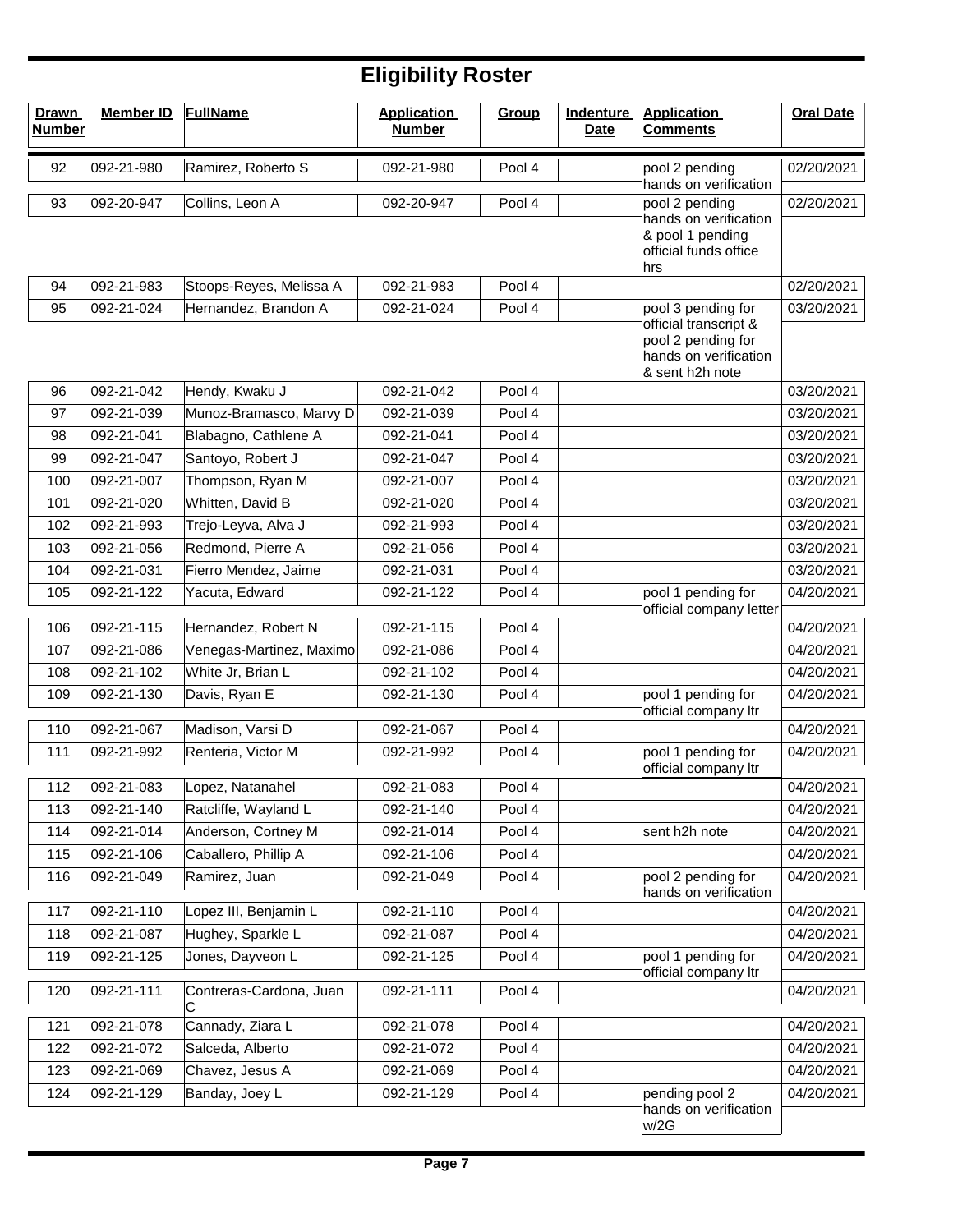| <b>Drawn</b><br><b>Number</b> | <b>Member ID</b> | <b>FullName</b>                       | <b>Application</b><br><b>Number</b> | Group  | <b>Indenture</b><br><b>Date</b> | <b>Application</b><br><b>Comments</b>      | <b>Oral Date</b> |
|-------------------------------|------------------|---------------------------------------|-------------------------------------|--------|---------------------------------|--------------------------------------------|------------------|
| 125                           | 092-21-091       | Gregory, Jaylin D                     | 092-21-091                          | Pool 4 |                                 |                                            | 04/20/2021       |
| 126                           | 092-21-057       | Boler Jr, AI C                        | 092-21-057                          | Pool 4 |                                 |                                            | 04/20/2021       |
| 127                           | 092-21-011       | Smith, Jeremy D                       | 092-21-011                          | Pool 4 |                                 |                                            | 04/20/2021       |
| 128                           | 092-21-085       | Morgan, Alfred L                      | 092-21-085                          | Pool 4 |                                 |                                            | 04/20/2021       |
| 129                           | 092-21-051       | Whitten, Richard A                    | 092-21-051                          | Pool 4 |                                 |                                            | 04/20/2021       |
| 130                           | 092-21-144       | Wallace, Treymar                      | 092-21-144                          | Pool 4 |                                 |                                            | 04/20/2021       |
| 131                           | 092-21-137       | Norris, Shalynn D                     | 092-21-137                          | Pool 4 |                                 |                                            | 04/20/2021       |
| 132                           | 092-21-082       | Lloyd II, Marcus L                    | 092-21-082                          | Pool 4 |                                 |                                            | 04/20/2021       |
| 133                           | 092-21-126       | Gomez Valenzuela,                     | 092-21-126                          | Pool 4 |                                 | pool 1 pending                             | 04/20/2021       |
| 134                           | 092-21-150       | Alberto<br>Jeronimo Alvarez Jr, Jesus | 092-21-150                          | Pool 4 |                                 | hands on verification                      | 05/20/2021       |
| 135                           | 092-21-117       | Pruitt, Terence D                     | 092-21-117                          | Pool 4 |                                 |                                            | 05/20/2021       |
| 136                           | 092-21-076       | Bahena, Jerry M                       | 092-21-076                          | Pool 4 |                                 |                                            | 05/20/2021       |
| 137                           | 092-21-161       | Dominguez, Brian E                    | 092-21-161                          | Pool 4 |                                 |                                            | 05/20/2021       |
| 138                           | 092-21-181       | Santillan, Allen O                    | 092-21-181                          | Pool 4 |                                 |                                            | 05/20/2021       |
| 139                           | 092-21-153       | Rodriguez, Derek R                    | 092-21-153                          | Pool 4 |                                 |                                            | 05/20/2021       |
| 140                           | 092-21-177       | Borquez, Cesar                        | 092-21-177                          | Pool 4 |                                 |                                            | 05/20/2021       |
| 141                           | 092-21-141       | Bonilla, Jennifer                     | 092-21-141                          | Pool 4 |                                 |                                            | 05/20/2021       |
| 142                           | 092-21-062       | McCree, Djuan J                       | 092-21-062                          | Pool 4 |                                 |                                            | 05/20/2021       |
| 143                           | 092-21-169       | Godoy, Jose E                         | 092-21-169                          | Pool 4 |                                 |                                            | 05/20/2021       |
| 144                           | 092-21-143       | Robledo Jr, Ismael                    | 092-21-143                          | Pool 4 |                                 |                                            | 05/20/2021       |
| 145                           | 092-21-151       | Rodriguez Trujillo,                   | 092-21-151                          | Pool 4 |                                 |                                            | 05/20/2021       |
| 146                           | 092-21-168       | Jacqueline<br>Garcia, Alan            | 092-21-168                          | Pool 4 |                                 |                                            | 05/20/2021       |
| 147                           | 092-21-167       | Floyd Jr, Wilbert                     | 092-21-167                          | Pool 4 |                                 |                                            | 05/20/2021       |
| 148                           | 092-21-145       | Duran, Robert M                       | 092-21-145                          | Pool 4 |                                 |                                            | 05/20/2021       |
| 149                           | 092-21-166       | Springer, Seth M                      | 092-21-166                          | Pool 4 |                                 | pool 2 pending                             | 05/20/2021       |
|                               |                  |                                       |                                     |        |                                 | hands on verification<br>w/2G              |                  |
| 150                           | 092-21-179       | Ibarra, Cruz F                        | 092-21-179                          | Pool 4 |                                 |                                            | 05/20/2021       |
| 151                           | 092-21-142       | Gonzales, April A                     | 092-21-142                          | Pool 4 |                                 | pool 1 pending for<br>official company Itr | 05/20/2021       |
| 152                           | 092-21-158       | Campos, John J                        | 092-21-158                          | Pool 4 |                                 |                                            | 05/20/2021       |
| 153                           | 092-21-152       | Mancillas Solozano, Maria<br>A        | 092-21-152                          | Pool 4 |                                 |                                            | 05/20/2021       |
| 154                           | 092-21-139       | Daly, Tiffany R                       | 092-21-139                          | Pool 4 |                                 |                                            | 05/20/2021       |
| 155                           | 092-21-195       | Dominguez Jr, Jorge C                 | 092-21-195                          | Pool 4 |                                 | pending pool 2                             | 06/20/2021       |
|                               |                  |                                       |                                     |        |                                 | hands on verification<br>w/2G              |                  |
| 156                           | 092-21-203       | Ohanesian Jr, Nicholas R              | 092-21-203                          | Pool 4 |                                 | sent h2h note                              | 06/20/2021       |
| 157                           | 092-21-218       | Jenkins, Erika M                      | 092-21-218                          | Pool 4 |                                 |                                            | 06/20/2021       |
| 158                           | 092-21-178       | Contreras, Andres J                   | 092-21-178                          | Pool 4 |                                 |                                            | 06/20/2021       |
| 159                           | 092-21-228       | Stevens, Justin T                     | 092-21-228                          | Pool 4 |                                 |                                            | 06/20/2021       |
| 160                           | 092-21-172       | Camberos, Alfredo                     | 092-21-172                          | Pool 4 |                                 | pool 1 pending for<br>funds office hrs     | 06/20/2021       |
| 161                           | 092-21-225       | Johnson, Jeffrey D                    | 092-21-225                          | Pool 4 |                                 |                                            | 06/20/2021       |
| 162                           | 092-21-232       | Hernandez, Isaac A                    | 092-21-232                          | Pool 4 |                                 |                                            | 06/20/2021       |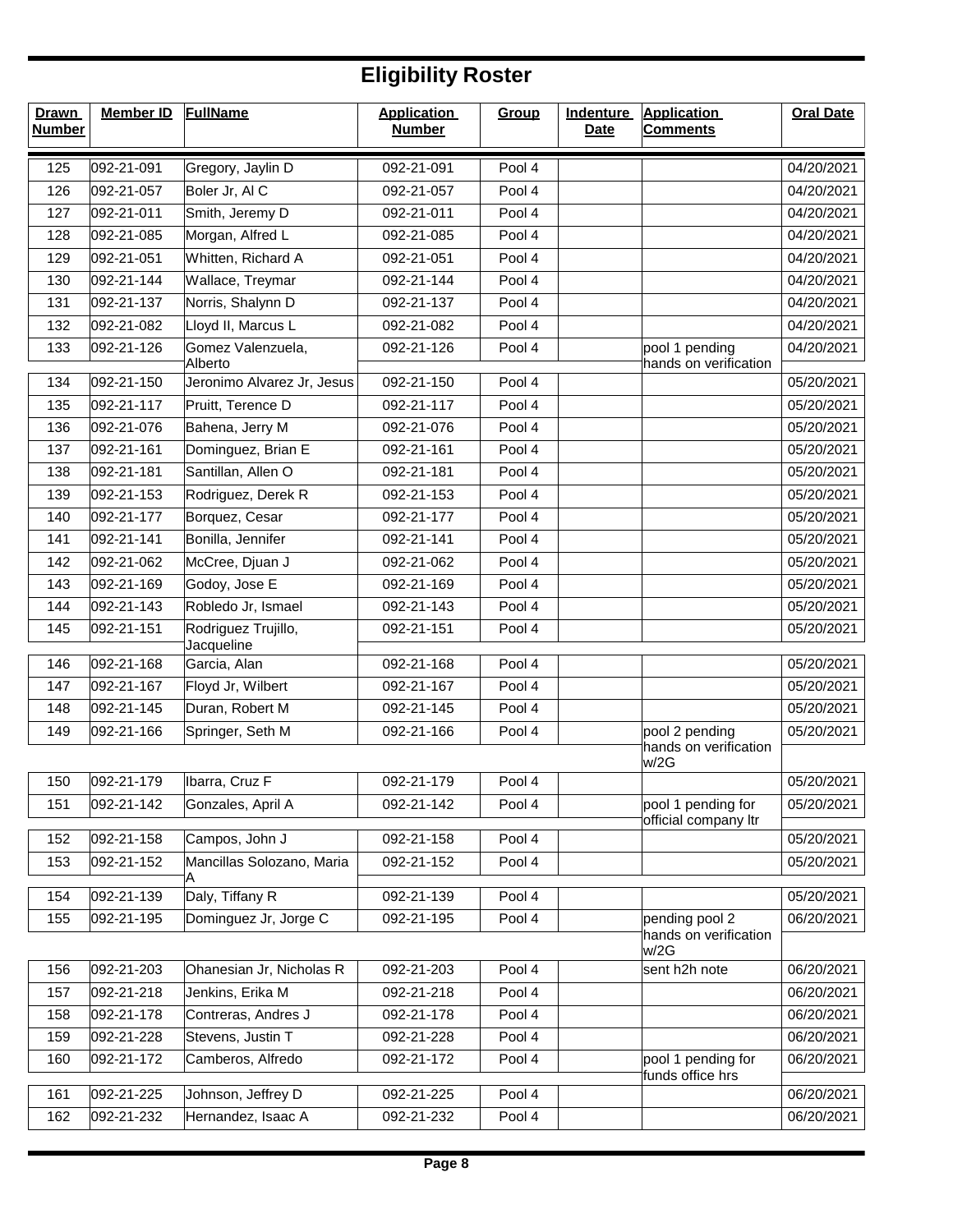| <b>Drawn</b><br><b>Number</b> | <b>Member ID</b>         | FullName                            | <b>Application</b><br><b>Number</b> | Group            | <b>Indenture</b><br><b>Date</b> | <b>Application</b><br><b>Comments</b>                                 | <b>Oral Date</b>         |
|-------------------------------|--------------------------|-------------------------------------|-------------------------------------|------------------|---------------------------------|-----------------------------------------------------------------------|--------------------------|
| 163                           | 092-21-201               | Johnson, Jaylen L                   | 092-21-201                          | Pool 4           |                                 |                                                                       | 06/20/2021               |
| 164                           | 092-21-199               | Wright, Christopher L               | 092-21-199                          | Pool 4           |                                 |                                                                       | 06/20/2021               |
| 165                           | 092-21-224               | Hernandez, Gracie J                 | 092-21-224                          | Pool 4           |                                 |                                                                       | 06/20/2021               |
| 166                           | 092-21-136               | Serrano Jr, Angel A                 | 092-21-136                          | Pool 4           |                                 | pool 1 pending for                                                    | 06/20/2021               |
|                               |                          | Akor, Anthony C                     |                                     |                  |                                 | offical funds office hrs<br>pool 2 ineligible                         | 06/20/2021               |
| 167                           | 092-21-239               |                                     | 092-21-239                          | Pool 4           |                                 | needs cert in 4G                                                      |                          |
|                               |                          |                                     |                                     |                  |                                 | position                                                              |                          |
| 168                           | 092-21-138               | Martinez, Victor L                  | 092-21-138                          | Pool 4           |                                 |                                                                       | 06/20/2021               |
| 169                           | 092-21-208               | Rodriguez, Juan                     | 092-21-208                          | Pool 4           |                                 |                                                                       | 06/20/2021               |
| 170                           | 092-21-123               | Johnson Reese, Freda J              | 092-21-123                          | Pool 4           |                                 |                                                                       | 06/20/2021               |
| 171                           | 092-21-215               | Solorio, Jesus                      | 092-21-215                          | Pool 4           |                                 |                                                                       | 06/20/2021               |
| 172                           | 092-21-272               | Daily Jr, Michael A                 | 092-21-272                          | Pool 4           |                                 |                                                                       | 07/20/2021               |
| 173                           | 092-21-248               | Stepter, Steven L                   | 092-21-248                          | Pool 4           |                                 |                                                                       | 07/20/2021               |
| 174                           | 092-21-189<br>092-21-211 | Lewis, Dymtry E<br>Conte, Richard A | 092-21-189<br>092-21-211            | Pool 4<br>Pool 4 |                                 |                                                                       | 07/20/2021<br>07/20/2021 |
| 175<br>176                    | 092-21-256               | Ramirez, Jorge A                    | 092-21-256                          | Pool 4           |                                 |                                                                       | 07/20/2021               |
| 177                           | 092-21-252               | Doggett, Joshua M                   | 092-21-252                          | Pool 4           |                                 |                                                                       | 07/20/2021               |
| 178                           | 092-21-242               | Hermosillo, Hernan E                | 092-21-242                          | Pool 4           |                                 |                                                                       | 07/20/2021               |
| 179                           | 092-21-269               | Gomez, Jessy                        | 092-21-269                          | Pool 4           |                                 |                                                                       | 07/20/2021               |
| 180                           | 092-21-226               | Paulson, Jacob R                    | 092-21-226                          | Pool 4           |                                 |                                                                       | 07/20/2021               |
| 181                           | 092-21-241               | Riutcel, Gabriel R                  | 092-21-241                          | Pool 4           |                                 |                                                                       | 07/20/2021               |
| 182                           | 092-21-260               | Pasaye Jr, Victor                   | 092-21-260                          | Pool 4           |                                 | pool 1 pending for                                                    | 07/20/2021               |
|                               |                          |                                     |                                     |                  |                                 | official company ltr &<br>pool 2 pending for<br>hands on verification |                          |
| 183                           | 092-21-255               | Velasco, Jose D                     | 092-21-255                          | Pool 4           |                                 |                                                                       | 07/20/2021               |
| 184                           | 092-21-249               | Velazquez, Elias                    | 092-21-249                          | Pool 4           |                                 |                                                                       | 07/20/2021               |
| 185                           | 092-21-258               | Gomez, Cesar A                      | 092-21-258                          | Pool 4           |                                 |                                                                       | 07/20/2021               |
| 186                           | 092-21-282               | Lopez del Haro, Micaela C           | 092-21-282                          | Pool 4           |                                 |                                                                       | 08/20/2021               |
| 187                           | 092-21-250               | McLeroy, Jacob C                    | 092-21-250                          | Pool 4           |                                 | pool 3 pending for                                                    | 08/20/2021               |
| 188                           | 092-21-296               | Wilkins, Marsha M                   | 092-21-296                          | Pool 4           |                                 | official transcript                                                   | 08/20/2021               |
| 189                           | 092-21-292               | Soria, Adrian G                     | 092-21-292                          | Pool 4           |                                 |                                                                       | 08/20/2021               |
| 190                           | 092-21-276               | Espinosa Jr, Antonio                | 092-21-276                          | Pool 4           |                                 | pool 2 pending for                                                    | 08/20/2021               |
|                               |                          |                                     |                                     |                  |                                 | hands on verification                                                 |                          |
| 191                           | 092-21-277               | Pulido, Julian                      | 092-21-277                          | Pool 4           |                                 |                                                                       | 08/20/2021               |
| 192                           | 092-21-279               | Mitchell, Ronald D                  | 092-21-279                          | Pool 4           |                                 | pool 1 pending for                                                    | 08/20/2021               |
| 193                           | 092-21-291               | Bustos, Maria Guadalupe             | 092-21-291                          | Pool 4           |                                 | official company Itr                                                  | 08/20/2021               |
| 194                           | 092-21-294               | Sandoval, Donnie                    | 092-21-294                          | Pool 4           |                                 |                                                                       | 08/20/2021               |
| 195                           | 092-21-274               | Berroa, Harow S                     | 092-21-274                          | Pool 4           |                                 | pool 1 pending for                                                    | 08/20/2021               |
|                               |                          |                                     |                                     |                  |                                 | official company ltr                                                  |                          |
| 196                           | 092-21-271               | Jimenez Sierra, Juan M              | 092-21-271                          | Pool 4           |                                 |                                                                       | 08/20/2021               |
| 197                           | 092-21-253               | Standon, Eric M                     | 092-21-253                          | Pool 4           |                                 |                                                                       | 08/20/2021               |
| 198                           | 092-21-280               | Tovar, Gabrielle R                  | 092-21-280                          | Pool 4           |                                 |                                                                       | 08/20/2021               |
| 199                           | 092-21-335               | Milotich, David A                   | 092-21-335                          | Pool 4           |                                 |                                                                       | 09/20/2021               |
| 200                           | 092-21-315               | Iniestra, Estefani                  | 092-21-315                          | Pool 4           |                                 |                                                                       | 09/20/2021               |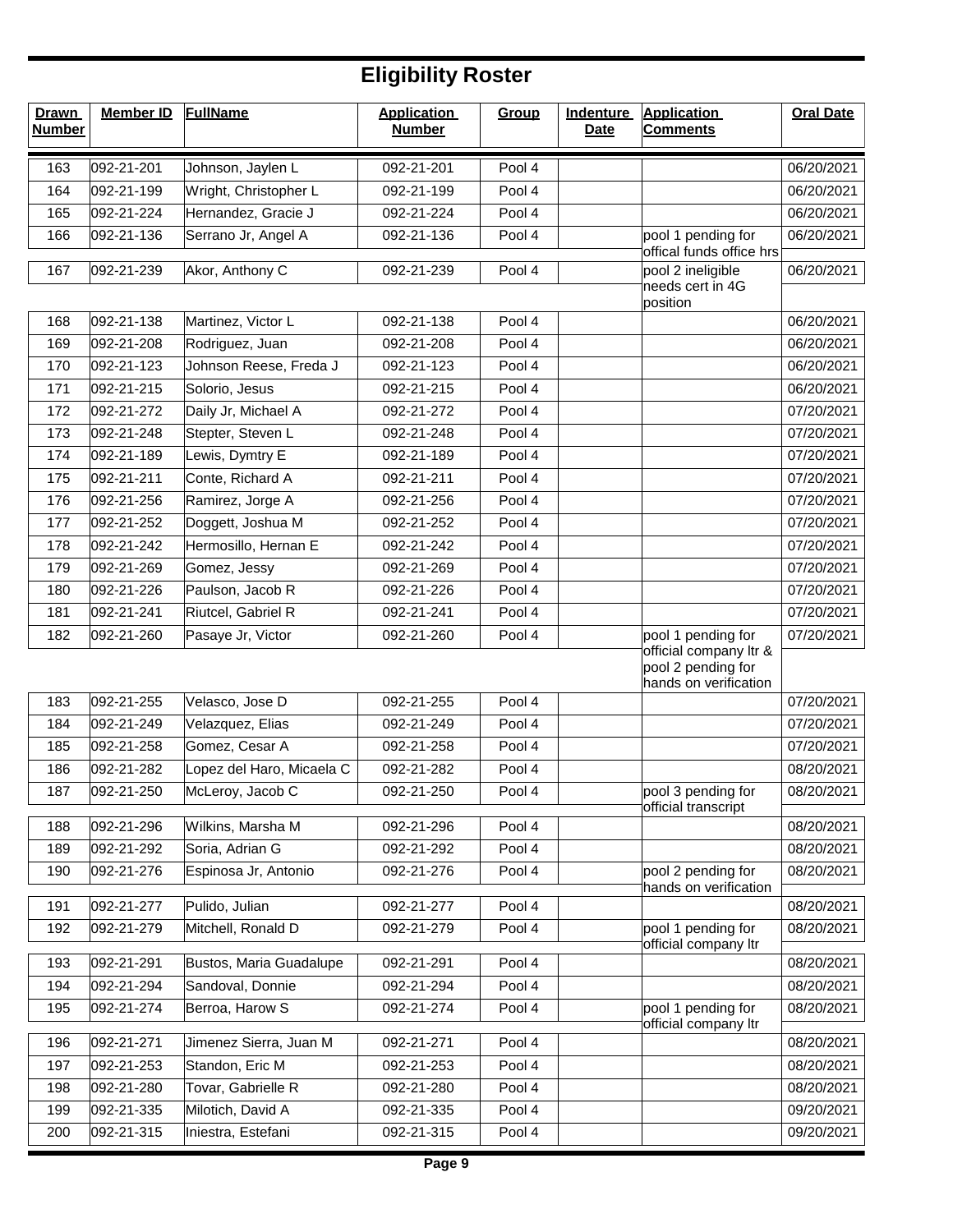| <b>Drawn</b><br><b>Number</b> | <b>Member ID</b> | <b>FullName</b>            | <b>Application</b><br><b>Number</b> | Group  | <b>Indenture</b><br><b>Date</b> | <b>Application</b><br><b>Comments</b>       | <b>Oral Date</b> |
|-------------------------------|------------------|----------------------------|-------------------------------------|--------|---------------------------------|---------------------------------------------|------------------|
| 201                           | 092-21-305       | Amaro, Jacob M             | 092-21-305                          | Pool 4 |                                 |                                             | 09/20/2021       |
| 202                           | 092-21-302       | Trejo, David               | 092-21-302                          | Pool 4 |                                 |                                             | 09/20/2021       |
| 203                           | 092-21-313       | Jennings, Jeremy R         | 092-21-313                          | Pool 4 |                                 | pool 1 pending for<br>funds office hrs      | 09/20/2021       |
| 204                           | 092-21-309       | Thomson Jr, Robert W       | 092-21-309                          | Pool 4 |                                 |                                             | 09/20/2021       |
| 205                           | 092-21-285       | Nelson, Sydney A           | 092-21-285                          | Pool 4 |                                 |                                             | 09/20/2021       |
| 206                           | 092-21-300       | Barreto, Edgar             | 092-21-300                          | Pool 4 |                                 |                                             | 09/20/2021       |
| 207                           | 092-21-306       | Aguon, Jonathan J          | 092-21-306                          | Pool 4 |                                 |                                             | 09/20/2021       |
| 208                           | 092-21-303       | Stone, Sherna A            | 092-21-303                          | Pool 4 |                                 | sent h2h note                               | 09/20/2021       |
| 209                           | 092-21-308       | Tellez-Sandoval, Elizabeth | 092-21-308                          | Pool 4 |                                 |                                             | 09/20/2021       |
| 210                           | 092-21-347       | Covington, Ethan T         | 092-21-347                          | Pool 4 |                                 |                                             | 10/20/2021       |
| 211                           | 092-21-323       | Corona, Stephanie M        | 092-21-323                          | Pool 4 |                                 |                                             | 10/20/2021       |
| 212                           | 092-21-358       | Pellecer, Anthony J        | 092-21-358                          | Pool 4 |                                 |                                             | 10/20/2021       |
| 213                           | 092-21-340       | Watkins, David T           | 092-21-340                          | Pool 4 |                                 |                                             | 10/20/2021       |
| 214                           | 092-21-360       | Bradley, De Sean O         | 092-21-360                          | Pool 4 |                                 |                                             | 10/20/2021       |
| 215                           | 092-21-348       | Millage, Anthuan K         | 092-21-348                          | Pool 4 |                                 | pool 1 pending for<br>official company Itr  | 10/20/2021       |
| 216                           | 092-21-337       | Gutierrez, Moses A         | 092-21-337                          | Pool 4 |                                 |                                             | 10/20/2021       |
| 217                           | 092-21-365       | Turner, Erica M            | 092-21-365                          | Pool 4 |                                 |                                             | 10/20/2021       |
| 218                           | 092-21-362       | Orduna, Andy               | 092-21-362                          | Pool 4 |                                 |                                             | 10/20/2021       |
| 219                           | 092-21-394       | Tinoco, Ruben T            | 092-21-394                          | Pool 4 |                                 |                                             | 11/20/2021       |
| 220                           | 092-21-384       | Rivas, Kevin J             | 092-21-384                          | Pool 4 |                                 |                                             | 11/20/2021       |
| 221                           | 092-21-338       | Ornelas, Rodolfo           | 092-21-338                          | Pool 4 |                                 |                                             | 11/20/2021       |
| 222                           | 092-21-397       | Cisneros, Adolfo           | 092-21-397                          | Pool 4 |                                 |                                             | 11/20/2021       |
| 223                           | 092-21-364       | Anaya, John                | 092-21-364                          | Pool 4 |                                 | pool 2 pending for<br>hands on verification | 11/20/2021       |
| 224                           | 092-21-350       | Cruz, Asucena J            | 092-21-350                          | Pool 4 |                                 | w/2G                                        | 11/20/2021       |
| 225                           | 092-21-380       | Musgraves, Joshua J        | 092-21-380                          | Pool 4 |                                 |                                             | 11/20/2021       |
| 226                           | 092-21-396       | Pimentel, Luke P           | 092-21-396                          | Pool 4 |                                 |                                             | 11/20/2021       |
| 227                           | 092-21-359       | McCarty, Evan J            | 092-21-359                          | Pool 4 |                                 |                                             | 11/20/2021       |
| 228                           | 092-21-383       | Amaya, Abraham             | 092-21-383                          | Pool 4 |                                 | pool 2 pending for<br>hands on verification | 11/20/2021       |
| 229                           | 092-21-428       | Abbott, Priscilla N        | 092-21-428                          | Pool 4 |                                 |                                             | 12/20/2021       |
| 230                           | 092-21-430       | Ferch, Charles E           | 092-21-430                          | Pool 4 |                                 |                                             | 12/20/2021       |
| 231                           | 092-21-423       | Lopez, Matthew M           | 092-21-423                          | Pool 4 |                                 |                                             | 12/20/2021       |
| 232                           | 092-21-402       | Moe, Jo'kori T             | 092-21-402                          | Pool 4 |                                 |                                             | 12/20/2021       |
| 233                           | 092-21-398       | Robles, Toby J             | 092-21-398                          | Pool 4 |                                 |                                             | 12/20/2021       |
| 234                           | 092-21-411       | Acevedo, Rickey            | 092-21-411                          | Pool 4 |                                 |                                             | 12/20/2021       |
| 235                           | 092-21-404       | Perez, Gabriel V           | 092-21-404                          | Pool 4 |                                 |                                             | 12/20/2021       |
| 236                           | 092-21-417       | Dotson III, Harold E       | 092-21-417                          | Pool 4 |                                 |                                             | 12/20/2021       |
| 237                           | 092-21-427       | Finley, Meghan J           | 092-21-427                          | Pool 4 |                                 |                                             | 12/20/2021       |
| 238                           | 092-21-393       | January, Namari J          | 092-21-393                          | Pool 4 |                                 |                                             | 12/20/2021       |
| 239                           | 092-21-391       | Lujan, David R             | 092-21-391                          | Pool 4 |                                 |                                             | 12/20/2021       |
|                               |                  |                            |                                     |        |                                 |                                             |                  |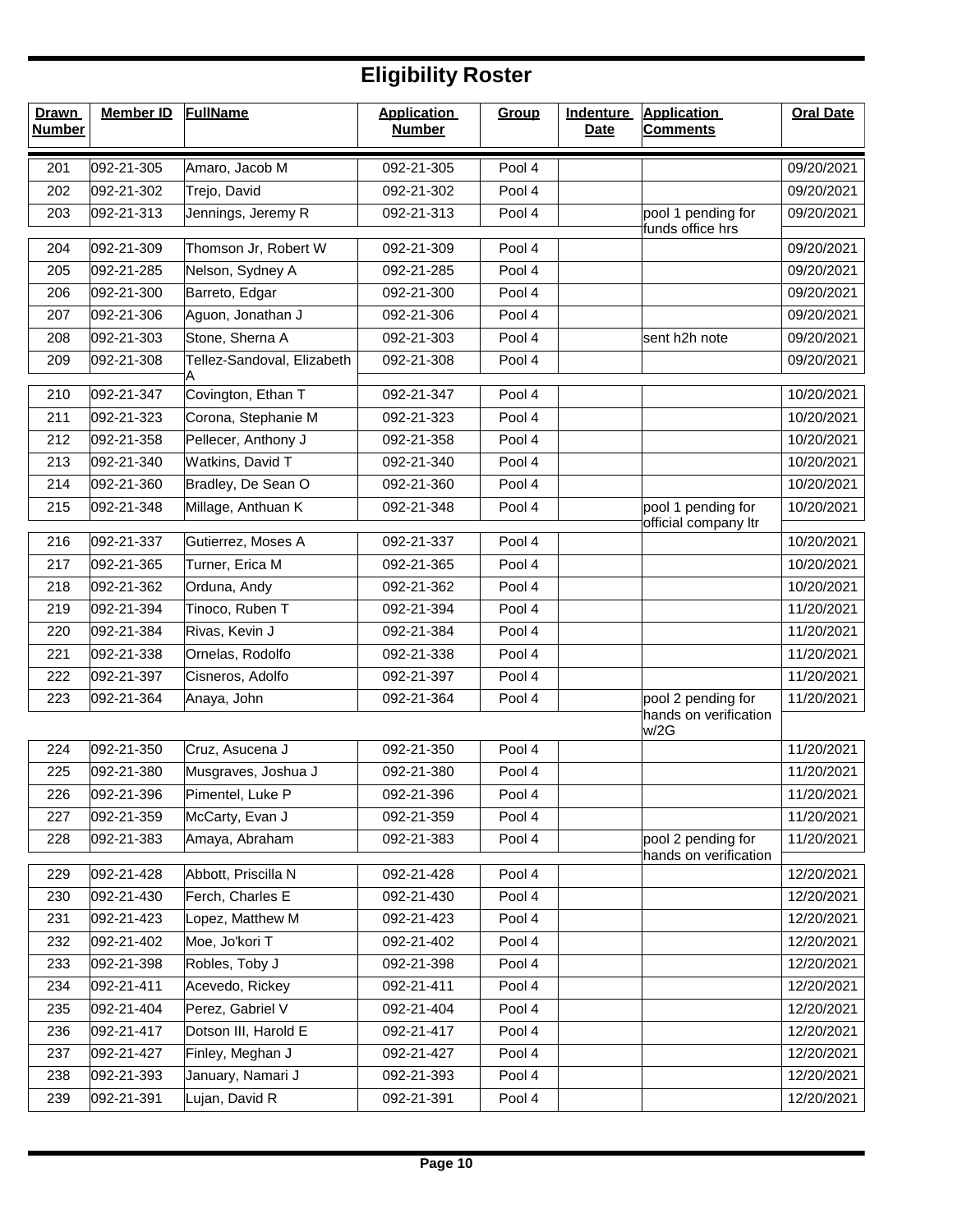| <b>Drawn</b><br><b>Number</b> | <b>Member ID</b> | <b>FullName</b>             | <b>Application</b><br><b>Number</b> | Group  | <b>Indenture</b><br><b>Date</b> | <b>Application</b><br><b>Comments</b>       | <b>Oral Date</b> |
|-------------------------------|------------------|-----------------------------|-------------------------------------|--------|---------------------------------|---------------------------------------------|------------------|
| 240                           | 092-21-395       | Salazar Jr, David G         | 092-21-395                          | Pool 4 |                                 | pool 2 pending                              | 12/20/2021       |
|                               |                  |                             |                                     |        |                                 | hands on verification<br>w/2G               |                  |
| 241                           | 092-21-375       | Ilarraza, Rick A            | 092-21-375                          | Pool 4 |                                 |                                             | 12/20/2021       |
| 242                           | 092-21-392       | Sanchez, Cesar R            | 092-21-392                          | Pool 4 |                                 |                                             | 12/20/2021       |
| 243                           | 092-21-419       | Solorzano, Fredy A          | 092-21-419                          | Pool 4 |                                 | pool 1 pending for                          | 12/20/2021       |
| 244                           | 092-21-416       | Miramontes, Sabrina N       | 092-21-416                          | Pool 4 |                                 | official company ltr                        | 12/20/2021       |
| 245                           | 092-21-459       | Reed, Alonzo B              | 092-21-459                          | Pool 4 |                                 |                                             | 01/20/2022       |
| 246                           | 092-21-426       | Verduzco, Miguel A          | 092-21-426                          | Pool 4 |                                 | pool 2 pending for                          | 01/20/2022       |
|                               |                  |                             |                                     |        |                                 | hands on verification<br>w/2G               |                  |
| 247                           | 092-21-456       | Fell, Jonathan T            | 092-21-456                          | Pool 4 |                                 |                                             | 01/20/2022       |
| 248                           | 092-21-414       | Perez Jr, Alberto           | 092-21-414                          | Pool 4 |                                 | pool 1 pending for<br>funds office hrs      | 01/20/2022       |
| 249                           | 092-21-418       | Hernandez, Rodrigo J        | 092-21-418                          | Pool 4 |                                 |                                             | 01/20/2022       |
| 250                           | 092-21-461       | Moran, Jose A               | 092-21-461                          | Pool 4 |                                 |                                             | 01/20/2022       |
| 251                           | 092-21-408       | Castellanos, Ignacio A      | 092-21-408                          | Pool 4 |                                 |                                             | 01/20/2022       |
| 252                           | 092-21-440       | Teeter, Brian M             | 092-21-440                          | Pool 4 |                                 | 12/2/21                                     | 01/20/2022       |
|                               |                  |                             |                                     |        |                                 | <b>REGISTERED</b><br>W/H2H                  |                  |
| 253                           | 092-21-431       | Afalava, Ethan L            | 092-21-431                          | Pool 4 |                                 |                                             | 01/20/2022       |
| 254                           | 092-21-415       | Rivas Pineda, Andrew A      | 092-21-415                          | Pool 4 |                                 | sent h2h note                               | 01/20/2021       |
| 255                           | 092-21-435       | Hernandez-Carranza,<br>Omar | 092-21-435                          | Pool 4 |                                 |                                             | 01/20/2022       |
| 256                           | 092-21-449       | Asia, Charliemace B         | 092-21-449                          | Pool 4 |                                 |                                             | 01/20/2022       |
| 257                           | 092-21-470       | Thompson, Donn P            | 092-21-470                          | Pool 4 |                                 |                                             | 01/20/2022       |
| 258                           | 092-21-443       | Tupu, Oliver K              | 092-21-443                          | Pool 4 |                                 |                                             | 01/20/2022       |
| 259                           | 092-21-450       | Moala, Alvin-Jackson S      | 092-21-450                          | Pool 4 |                                 |                                             | 01/20/2022       |
| 260                           | 092-21-465       | Rogers, Shalise K           | 092-21-465                          | Pool 4 |                                 |                                             | 01/20/2022       |
| 261                           | 092-21-442       | Cooke, Deja S               | 092-21-442                          | Pool 4 |                                 |                                             | 01/20/2022       |
| 262                           | 092-21-462       | Ortiz, Ruben                | 092-21-462                          | Pool 4 |                                 |                                             | 01/20/2022       |
| 263                           | 092-22-541       | Medina-Chavez, Gerardo      | 092-22-541                          | Pool 4 |                                 |                                             | 02/20/2022       |
| 264                           | 092-22-489       | Harden, Terence J           | 092-22-489                          | Pool 4 |                                 |                                             | 02/20/2022       |
| 265                           | 092-22-547       | Shallowhorn, Kiesha G       | 092-22-547                          | Pool 4 |                                 |                                             | 02/20/2022       |
| 266                           | 092-22-537       | Ferguson, Jai'Breon D       | 092-22-537                          | Pool 4 |                                 |                                             | 02/20/2022       |
| 267                           | 092-22-535       | Oregon, Daniel              | 092-22-535                          | Pool 4 |                                 | pool 1 pending for<br>hands on verification | 02/20/2022       |
| 268                           | 092-22-546       | Douglas, Jamil              | 092-22-546                          | Pool 4 |                                 |                                             | 02/20/2022       |
| 269                           | 092-22-506       | Spikes, Leslie D            | 092-22-506                          | Pool 4 |                                 |                                             | 02/20/2022       |
| 270                           | 092-22-497       | Lozano, Claudia B           | 092-22-497                          | Pool 4 |                                 |                                             | 02/20/2022       |
| 271                           | 092-22-543       | Cash, Nikia R               | 092-22-543                          | Pool 4 |                                 |                                             | 02/20/2022       |
| 272                           | 092-22-490       | Cobian, Joshua A            | 092-22-490                          | Pool 4 |                                 |                                             | 02/20/2022       |
| 273                           | 092-22-522       | Brittman, Antwan C          | 092-22-522                          | Pool 4 |                                 | pool 1 pending for<br>official company ltr  | 02/20/2022       |
| 274                           | 092-22-523       | Castillo, Keana D           | 092-22-523                          | Pool 4 |                                 |                                             | 02/20/2022       |
| 275                           | 092-22-494       | Guerrero, Andrew            | 092-22-494                          | Pool 4 |                                 | pool 2 pending for<br>hands on verification | 02/20/2022       |
| 276                           | 092-22-540       | Lara III, Joe F             | 092-22-540                          | Pool 4 |                                 |                                             | 02/20/2022       |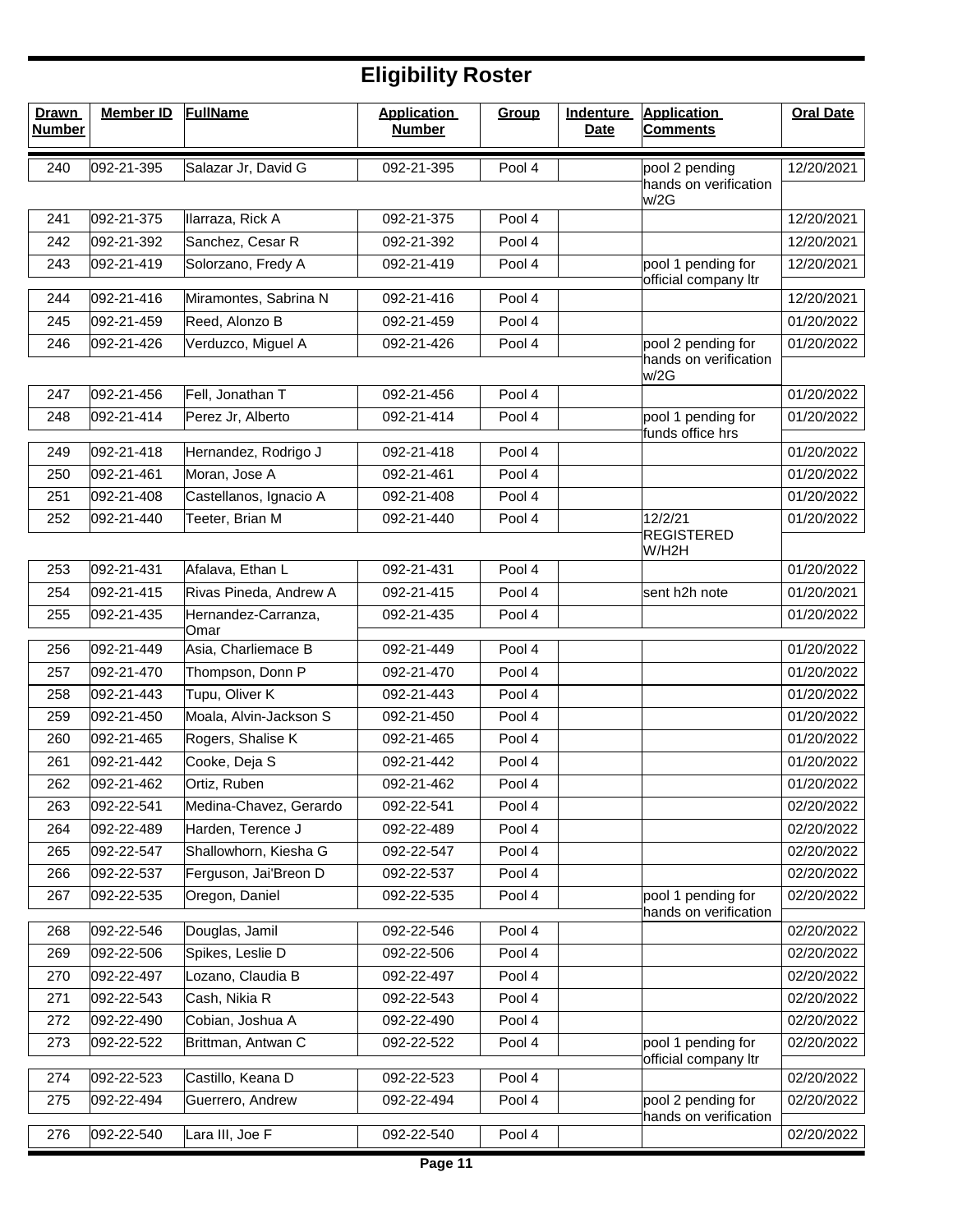| <b>Drawn</b><br><b>Number</b> | <b>Member ID</b> | <b>FullName</b>         | <b>Application</b><br><b>Number</b> | Group  | <b>Indenture</b><br><b>Date</b> | <b>Application</b><br><b>Comments</b>               | <b>Oral Date</b> |
|-------------------------------|------------------|-------------------------|-------------------------------------|--------|---------------------------------|-----------------------------------------------------|------------------|
| 277                           | 092-22-491       | Correa Jr, Daniel       | 092-22-491                          | Pool 4 |                                 |                                                     | 02/20/2022       |
| 278                           | 092-22-534       | Cross Jr, Paul A        | 092-22-534                          | Pool 4 |                                 |                                                     | 02/20/2022       |
| 279                           | 092-22-486       | Viveros, Benjamin J     | 092-22-486                          | Pool 4 |                                 |                                                     | 02/20/2022       |
| 280                           | 092-22-518       | Chirino Martinez, David | 092-22-518                          | Pool 4 |                                 |                                                     | 02/20/2022       |
| 281                           | 092-22-538       | Barfield, Brittney L    | 092-22-538                          | Pool 4 |                                 |                                                     | 02/20/2022       |
| 282                           | 092-22-529       | Jones, Terran K         | 092-22-529                          | Pool 4 |                                 |                                                     | 02/20/2022       |
| 283                           | 092-22-508       | De La Paz, Eriberto     | 092-22-508                          | Pool 4 |                                 | pool 2 pending for                                  | 02/20/2022       |
| 284                           | 092-22-509       | Forshey, Jerry N        | 092-22-509                          | Pool 4 |                                 | hands on verification                               | 02/20/2022       |
| 285                           | 092-22-510       | Bojorquez, Casimiro     | 092-22-510                          | Pool 4 |                                 | pool 1 pending for                                  | 02/20/2022       |
|                               |                  |                         |                                     |        |                                 | company Itr                                         |                  |
| 286                           | 092-22-512       | Pena Jr, Ray            | 092-22-512                          | Pool 4 |                                 |                                                     | 02/20/2022       |
| 287                           | 092-22-488       | Stimpson, Chasity N     | 092-22-488                          | Pool 4 |                                 |                                                     | 02/20/2022       |
| 288                           | 092-22-525       | Gaither, Raven L        | 092-22-525                          | Pool 4 |                                 |                                                     | 02/20/2022       |
| 289                           | 092-22-485       | Seniguar, Tiffanie L    | 092-22-485                          | Pool 4 |                                 |                                                     | 02/20/2022       |
| 290                           | 092-22-502       | Gilliam, Portia J       | 092-22-502                          | Pool 4 |                                 |                                                     | 02/20/2022       |
| 291                           | 092-22-501       | Banks, Star A           | 092-22-501                          | Pool 4 |                                 |                                                     | 03/20/2022       |
| 292                           | 092-22-553       | Brackett Jr, William A  | 092-22-553                          | Pool 4 |                                 |                                                     | 03/20/2022       |
| 293                           | 092-22-484       | Trejo, Edgar            | 092-22-484                          | Pool 4 |                                 | pool 2 pending for<br>hands on verification<br>w/2G | 03/20/2022       |
| 294                           | 092-22-554       | Ellis, Brandon J        | 092-22-554                          | Pool 4 |                                 |                                                     | 03/20/2022       |
| 295                           | 092-22-555       | De Leon, Mario J        | 092-22-555                          | Pool 4 |                                 |                                                     | 03/20/2022       |
| 296                           | 092-22-572       | Dy, Andrew N            | 092-22-572                          | Pool 4 |                                 |                                                     | 03/20/2022       |
| 297                           | 092-22-558       | Gomez Jr, Omar R        | 092-22-558                          | Pool 4 |                                 |                                                     | 03/20/2022       |
| 298                           | 092-22-590       | Jarrett, Teira C        | 092-22-590                          | Pool 4 |                                 |                                                     | 03/20/2022       |
| 299                           | 092-22-571       | Tupua, Shai P           | 092-22-571                          | Pool 4 |                                 |                                                     | 03/20/2022       |
| 300                           | 092-22-565       | Caesar, Monique S       | 092-22-565                          | Pool 4 |                                 |                                                     | 03/20/2022       |
| 301                           | 092-22-500       | Baumgartner, Jacob C    | 092-22-500                          | Pool 4 |                                 |                                                     | 03/20/2022       |
| 302                           | 092-22-570       | Magana, Roberto         | 092-22-570                          | Pool 4 |                                 |                                                     | 03/20/2022       |
| 303                           | 092-22-545       | Gaither, Randie R       | 092-22-545                          | Pool 4 |                                 |                                                     | 03/20/2022       |
| 304                           | 092-22-584       | McCall, Joi L           | 092-22-584                          | Pool 4 |                                 |                                                     | 03/20/2022       |
| 305                           | 092-22-527       | Jones, Dyneisha K       | 092-22-527                          | Pool 4 |                                 |                                                     | 03/20/2022       |
| 306                           | 092-22-583       | Byers, Brian E          | 092-22-583                          | Pool 4 |                                 |                                                     | 03/20/2022       |
| 307                           | 092-22-601       | Miller, Shana M         | 092-22-601                          | Pool 4 |                                 | pool 1 pending for<br>official company Itr          | 03/20/2022       |
| 308                           | 092-22-557       | Santiago, Jamir         | 092-22-557                          | Pool 4 |                                 |                                                     | 03/20/2022       |
| 309                           | 092-22-598       | Torrecillas, Moises R   | 092-22-598                          | Pool 4 |                                 |                                                     | 03/20/2022       |
| 310                           | 092-22-516       | Perry, Taylin G         | 092-22-516                          | Pool 4 |                                 |                                                     | 04/20/2022       |
| 311                           | 092-22-632       | Hilley, Traysen S       | 092-22-632                          | Pool 4 |                                 |                                                     | 04/20/2022       |
| 312                           | 092-22-609       | Benavidez, Monica M     | 092-22-609                          | Pool 4 |                                 |                                                     | 04/20/2022       |
| 313                           | 092-22-627       | Irwin, Ethan R          | 092-22-627                          | Pool 4 |                                 |                                                     | 04/20/2022       |
| 314                           | 092-22-636       | Rodriguez, Taylan M     | 092-22-636                          | Pool 4 |                                 |                                                     | 04/20/2022       |
| 315                           | 092-22-617       | Faatolo, Christopher S  | 092-22-617                          | Pool 4 |                                 |                                                     | 04/20/2022       |
| 316                           | 092-22-560       | Pollard, Leshawn K      | 092-22-560                          | Pool 4 |                                 | pool 3 pending for<br>official transcript           | 04/20/2022       |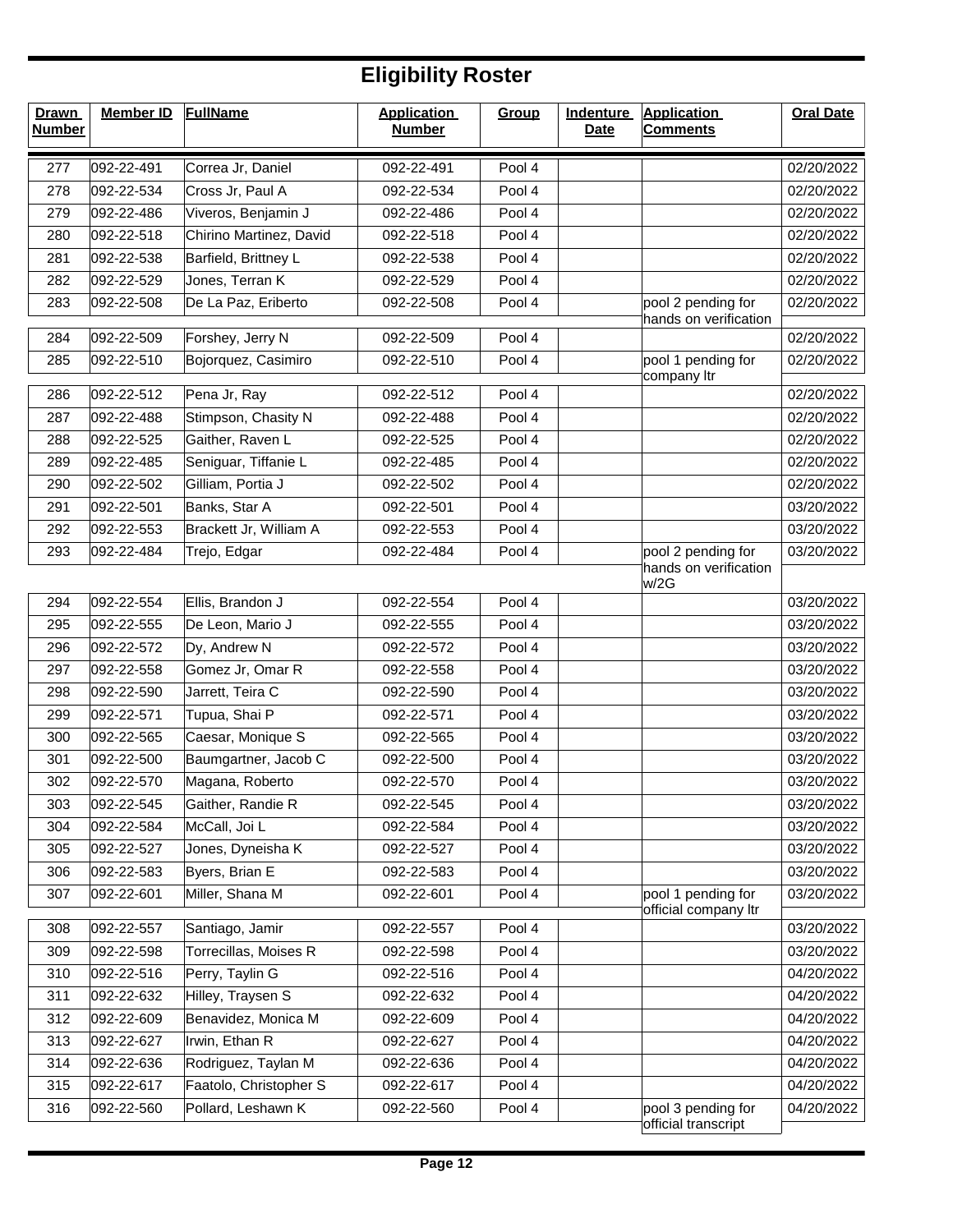| <b>Drawn</b><br><b>Number</b> | <b>Member ID</b> | <b>FullName</b>          | <b>Application</b><br><b>Number</b> | Group  | <b>Indenture</b><br><b>Date</b> | <b>Application</b><br><b>Comments</b>                                                     | <b>Oral Date</b> |
|-------------------------------|------------------|--------------------------|-------------------------------------|--------|---------------------------------|-------------------------------------------------------------------------------------------|------------------|
| 317                           | 092-22-619       | Labyn, Sebastian B       | 092-22-619                          | Pool 4 |                                 |                                                                                           | 04/20/2022       |
| 318                           | 092-22-622       | McKenzie, Brittni J      | 092-22-622                          | Pool 4 |                                 |                                                                                           | 04/20/2022       |
| 319                           | 092-22-519       | Peralta, Samantha Y      | 092-22-519                          | Pool 4 |                                 |                                                                                           | 04/20/2022       |
| 320                           | 092-22-608       | Ziola, Jessica A         | 092-22-608                          | Pool 4 |                                 |                                                                                           | 04/20/2022       |
| 321                           | 092-22-564       | Arteaga, Reymundo        | 092-22-564                          | Pool 4 |                                 |                                                                                           | 04/20/2022       |
| 322                           | 092-22-517       | Bourland, Tyler A        | 092-22-517                          | Pool 4 |                                 |                                                                                           | 04/20/2022       |
| 323                           | 092-22-563       | Afemata, Demani F        | 092-22-563                          | Pool 4 |                                 | pool 1 pending for                                                                        | 04/20/2022       |
| 324                           | 092-22-623       | Valentine, Chase H       | 092-22-623                          | Pool 4 |                                 | official company ltr<br>pool 3 pending for<br>official transcript                         | 04/20/2022       |
| 325                           | 092-22-520       | Peralta Jr, William R    | 092-22-520                          | Pool 4 |                                 | sent h2h note                                                                             | 04/20/2022       |
| 326                           | 092-22-569       | Jordan, Cheyenne S       | 092-22-569                          | Pool 4 |                                 |                                                                                           | 04/20/2022       |
| 327                           | 092-22-647       | Alfaro, Jonathan R       | 092-22-647                          | Pool 4 |                                 |                                                                                           | 04/20/2022       |
| 328                           | 092-22-587       | Manzo Lua, Mario         | 092-22-587                          | Pool 4 |                                 |                                                                                           | 04/20/2022       |
| 329                           | 092-22-635       | Johnson III, Ivan W      | 092-22-635                          | Pool 4 |                                 |                                                                                           | 04/20/2022       |
| 330                           | 092-22-562       | Hall, Aja I              | 092-22-562                          | Pool 4 |                                 |                                                                                           | 04/20/2022       |
| 331                           | 092-22-599       | Williams, Laneece N      | 092-22-599                          | Pool 4 |                                 |                                                                                           | 04/20/2022       |
| 332                           | 092-22-513       | Worthams II, Quinton D   | 092-22-513                          | Pool 4 |                                 |                                                                                           | 04/20/2022       |
| 333                           | 092-22-634       | Matthew, Troy R          | 092-22-634                          | Pool 4 |                                 |                                                                                           | 04/20/2022       |
| 334                           | 092-22-670       | Collins, Edward M        | 092-22-670                          | Pool 4 |                                 | pool 2 pending                                                                            | 05/20/2022       |
|                               |                  |                          |                                     |        |                                 | hands on verification-<br>sent h2h note-5/3/22<br><b>REGISTERED</b><br>W/H <sub>2</sub> H |                  |
| 335                           | 092-22-658       | Hess, Anthony            | 092-22-658                          | Pool 4 |                                 | pool 1 pending for<br>official company ltr                                                | 05/20/2022       |
| 336                           | 092-22-659       | Hernandez, Joshua G      | 092-22-659                          | Pool 4 |                                 |                                                                                           | 05/20/2022       |
| 337                           | 092-22-642       | Montgomery, Tiffany S    | 092-22-642                          | Pool 4 |                                 |                                                                                           | 05/20/2022       |
| 338                           | 092-22-644       | Bell II, James           | 092-22-644                          | Pool 4 |                                 |                                                                                           | 05/20/2022       |
| 339                           | 092-22-678       | Fuentes Ybarra, Michaele | 092-22-678                          | Pool 4 |                                 | pool 1 pending for<br>funds office hrs                                                    | 05/20/2022       |
| 340                           | 092-22-652       | Howze, Lakia J           | 092-22-652                          | Pool 4 |                                 |                                                                                           | 05/20/2022       |
| 341                           | 092-22-677       | Hicks, Tannar J          | 092-22-677                          | Pool 4 |                                 |                                                                                           | 05/20/2022       |
| 342                           | 092-22-610       | Cabrera, Jonathan        | 092-22-610                          | Pool 4 |                                 |                                                                                           | 05/20/2022       |
| 343                           | 092-22-671       | Perysian II, David A     | 092-22-671                          | Pool 4 |                                 |                                                                                           | 05/20/2022       |
| 344                           | 092-22-665       | Salevao, Makuaenalahni M | 092-22-665                          | Pool 4 |                                 |                                                                                           | 05/20/2022       |
| 345                           | 092-22-675       | Toa Jr, Tagaina S        | 092-22-675                          | Pool 4 |                                 |                                                                                           | 05/20/2022       |
| 346                           | 092-22-612       | Rangel, Ruben A          | 092-22-612                          | Pool 4 |                                 | pool 2 pending for<br>hands on verification                                               | 05/20/2022       |
|                               |                  |                          |                                     |        |                                 | w/2G                                                                                      |                  |
| 347                           | 092-22-676       | Cuba, Kevin C            | 092-22-676                          | Pool 4 |                                 | pool 1 pending for<br>funds office hrs                                                    | 05/20/2022       |
| 348                           | 092-22-693       | Magdaleno, Daniel V      | 092-22-693                          | Pool 4 |                                 |                                                                                           | 06/20/2022       |
| 349                           | 092-22-725       | Carson Jr, Sameal        | 092-22-725                          | Pool 4 |                                 |                                                                                           | 06/20/2022       |
| 350                           | 092-22-712       | Peterson, Marquinn D     | 092-22-712                          | Pool 4 |                                 |                                                                                           | 06/20/2022       |
| 351                           | 092-22-695       | Banks, Dwawn A           | 092-22-695                          | Pool 4 |                                 |                                                                                           | 06/20/2022       |
| 352                           | 092-22-710       | Serrano, Andrew R        | 092-22-710                          | Pool 4 |                                 |                                                                                           | 06/20/2022       |
| 353                           | 092-22-688       | Garcia, Lilia M          | 092-22-688                          | Pool 4 |                                 |                                                                                           | 06/20/2022       |